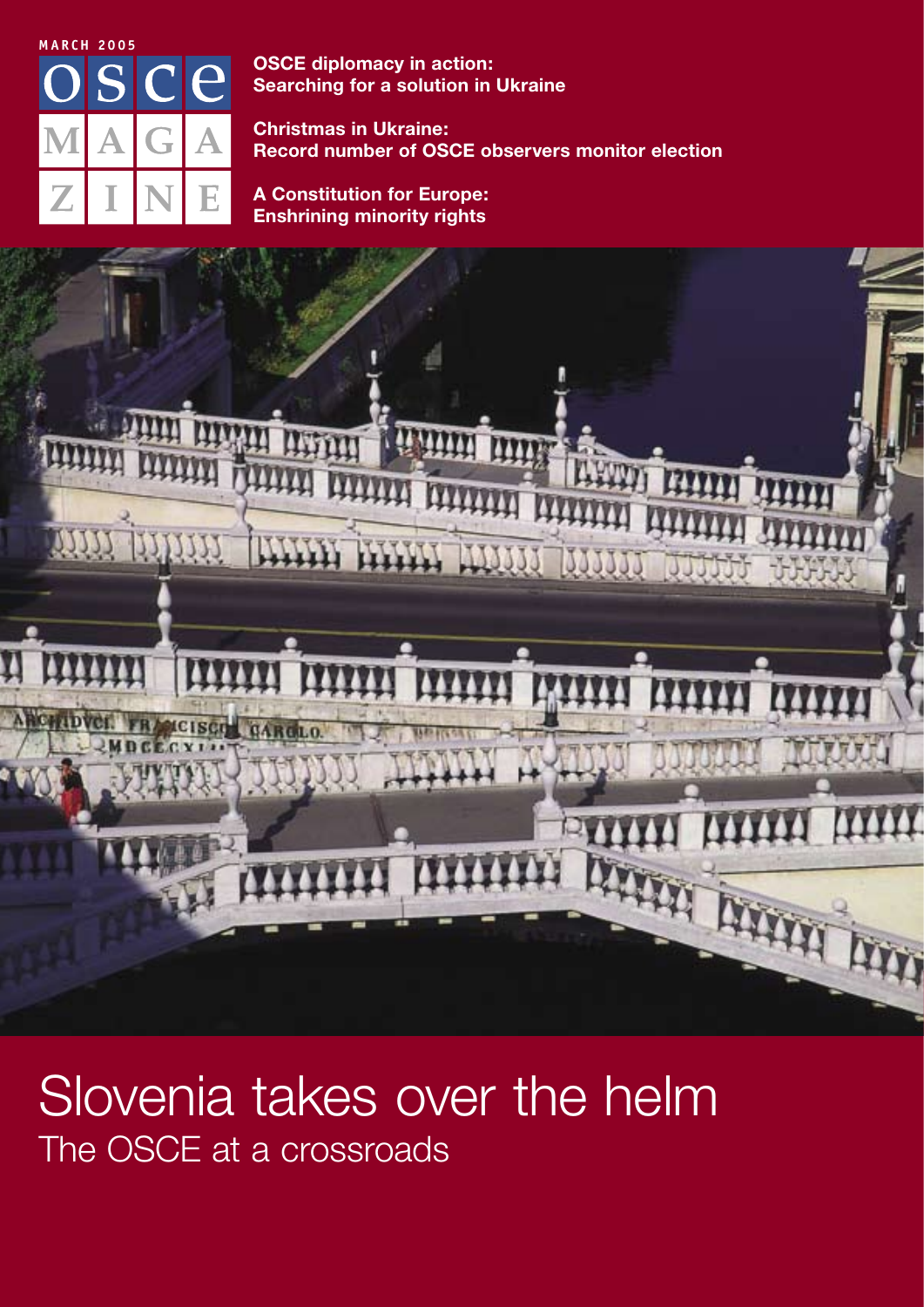

The OSCE Magazine, which is also available online, is published in English and Russian by the Press and Public Information Section of the Organization for Security and Co-operation in Europe. The

views expressed in the articles are those of the authors and do not necessarily reflect the official position of the OSCE and its participating States.

Editor: Patricia N. Sutter Designer: Nona Reuter

Please send comments and contributions to: osce-magazine-at@osce.org

Press and Public Information Section **OSCE Secretariat** Kärntner Ring 5-7 A-1010 Vienna, Austria Tel.: (+43-1) 514 36-278 Fax: (+43-1) 514 36-105

The Organization for Security and Co-operation in Europe is a pan-European security body whose 55 participating States span the geographical area from Vancouver to Vladivostok.

### OSCE Chairmanship 2005: Slovenia

### **OSCE Structures and Institutions**

Permanent Council, Vienna Forum for Security Co-operation, Vienna Secretariat, Vienna OSCE Representative on Freedom of the Media, Vienna

Office for Democratic Institutions and Human Rights, Warsaw

High Commissioner on National Minorities, The Hague OSCE Parliamentary Assembly, Copenhagen

### **Field Operations**

#### Caucasus

OSCE Office in Baku

- **OSCE Mission to Georgia**
- OSCE Office in Yerevan

The Personal Representative of the Chairman-in-Office on the Conflict Dealt with by the OSCE Minsk Conference

### Central Asia

**OSCE Centre in Almaty** OSCE Centre in Ashgabad **OSCE Centre in Bishkek** OSCE Centre in Dushanbe **OSCE Centre in Tashkent** 

### **Eastern Europe**

**OSCE Office in Minsk** OSCE Mission to Moldova

OSCE Project Co-ordinator in Ukraine

### South-eastern Europe

OSCE Presence in Albania OSCE Mission to Bosnia and Herzegovina OSCE Mission to Croatia OSCE Mission in Kosovo OSCE Spillover Monitor Mission to Skopje OSCE Mission to Serbia and Montenegro

## Message from the Spokesperson of the OSCE

Events in Ukraine served as a bridge between the OSCE's Bulgarian Chairmanship in 2004 and the Slovenian Chairmanship that began on 1 January 2005.

The Ministerial Council meeting in Sofia in December was



overshadowed by the political crisis in Ukraine following a disputed presidential election. OSCE Secretary General Ján Kubiš played an active role as a member of a team of international mediators whose meetings with the main political actors helped to resolve the impasse.

The 2005 Chairman-in-Office, Slovenian Foreign Minister Dimitrij Rupel, began the year in happier circumstances by travelling to Ukraine to congratulate newly elected President Viktor Yushchenko, returning later in the month for his inauguration as head of state. Our cover story gives an overview of Foreign Minister Rupel's first few months in office.

Continuing the Ukrainian theme, the Acting Head of External Co-operation in the OSCE Secretariat. Oleksandr Pavlyuk, gives an insider's account of what it was like for a Ukrainian national to participate, on the Organization's behalf, in momentous talks on his country's future.

Just before the OSCE Magazine went to press, the sad news reached us that Ambassador David R. Nicholas. OSCE Project Co-ordinator in Ukraine, had died suddenly in his office in Kyiv. He was 64. A big man in every sense of the word, he was liked and respected by everyone who worked with him. A tribute to Ambassador Nicholas appears on page 23.

This issue marks the start of the second year of the newlook OSCE Magazine. We have received very favourable feedback from readers on the lively full-colour format. We encourage all readers interested in the activities of the OSCE to contact us with story ideas, comments and suggestions.

> **Richard Murphy** Vienna **March 2005**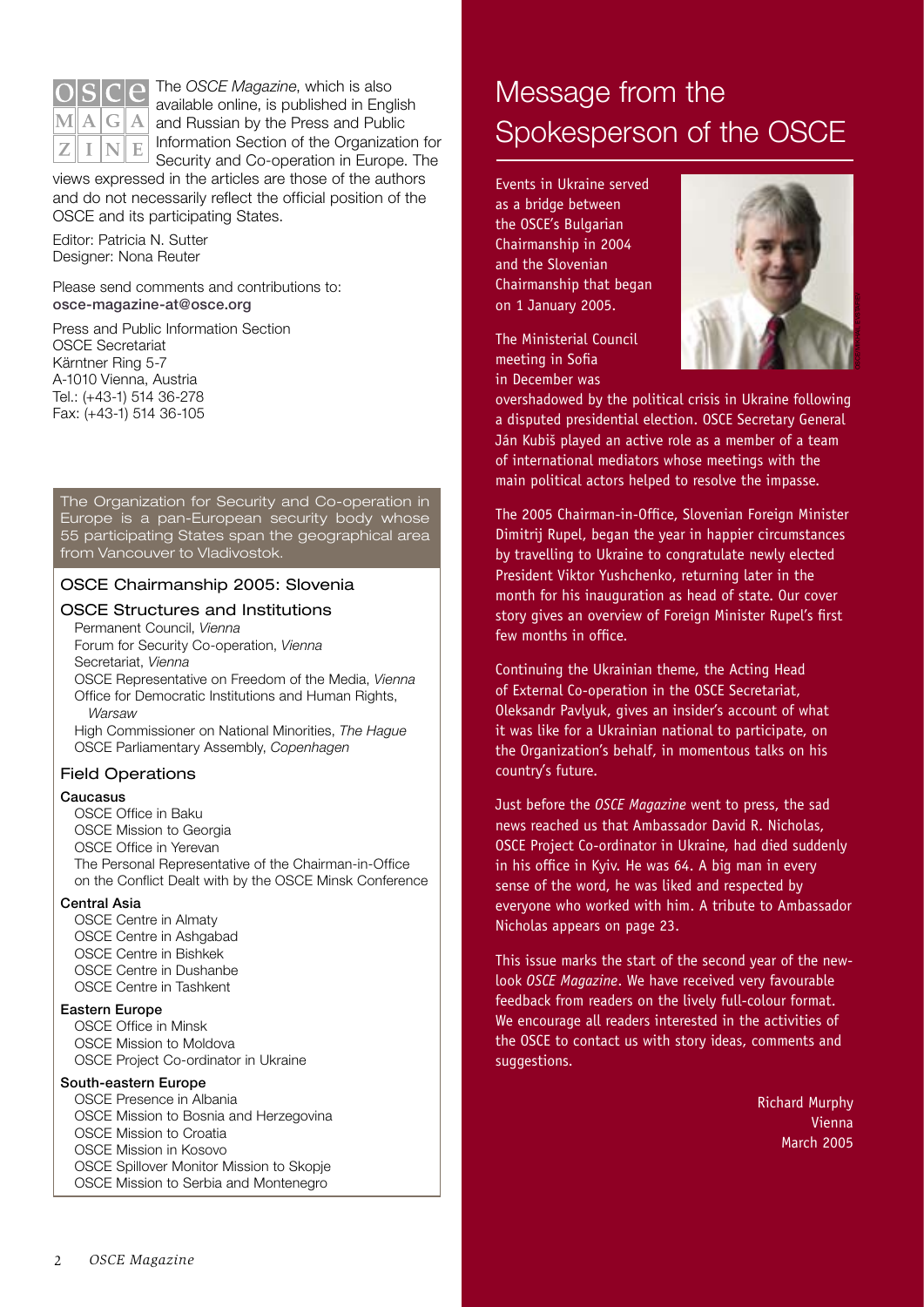March 2005 Vol. II No. 1



slovenia

 $2005$ 

# In this issue

|  | SLOVENIA TAKES OVER THE HELM                                                                                                                                                         |    |
|--|--------------------------------------------------------------------------------------------------------------------------------------------------------------------------------------|----|
|  | OSCE at a crossroads<br>By Richard Murphy                                                                                                                                            |    |
|  | Panel of Eminent Persons to draw up vision<br>for OSCE's future                                                                                                                      |    |
|  | Cold War Echoes<br>By Dimitrij Rupel                                                                                                                                                 |    |
|  | CHRISTMAS IN UKRAINE                                                                                                                                                                 |    |
|  | Record number of OSCE observers<br>monitor election<br>By Urdur Gunnarsdottir                                                                                                        |    |
|  | <b>OSCE DIPLOMACY</b>                                                                                                                                                                |    |
|  | Searching for a solution in Ukraine<br>By Oleksandr Pavlyuk                                                                                                                          | 12 |
|  | SPIRIT OF HELSINKI                                                                                                                                                                   |    |
|  | The New York Times goes on the road in Kazakhstan<br>By Christopher S. Wren                                                                                                          | 15 |
|  | Junior journalists in Atyrau realize "unattainable dream"<br>By Iliya Agayev                                                                                                         | 17 |
|  | Thirty years ago:<br>Reporting on the Helsinki Final Act                                                                                                                             | 18 |
|  | ENSHRINING MINORITY RIGHTS                                                                                                                                                           |    |
|  | A Constitution for Europe: When words matter<br>By Krzysztof Drzewicki                                                                                                               |    |
|  | APPOINTMENTS                                                                                                                                                                         |    |
|  | AN APPRECIATION                                                                                                                                                                      |    |
|  | David R. Nicholas                                                                                                                                                                    |    |
|  |                                                                                                                                                                                      |    |
|  | Front cover: The triple bridge (Tromostovje) in the heart of Ljubljana dates back to<br>1842 and was widened in 1929-1932.<br>Photo: Matjaz Preseren/PR and Media Office of Slovenia |    |

## www.osce.org







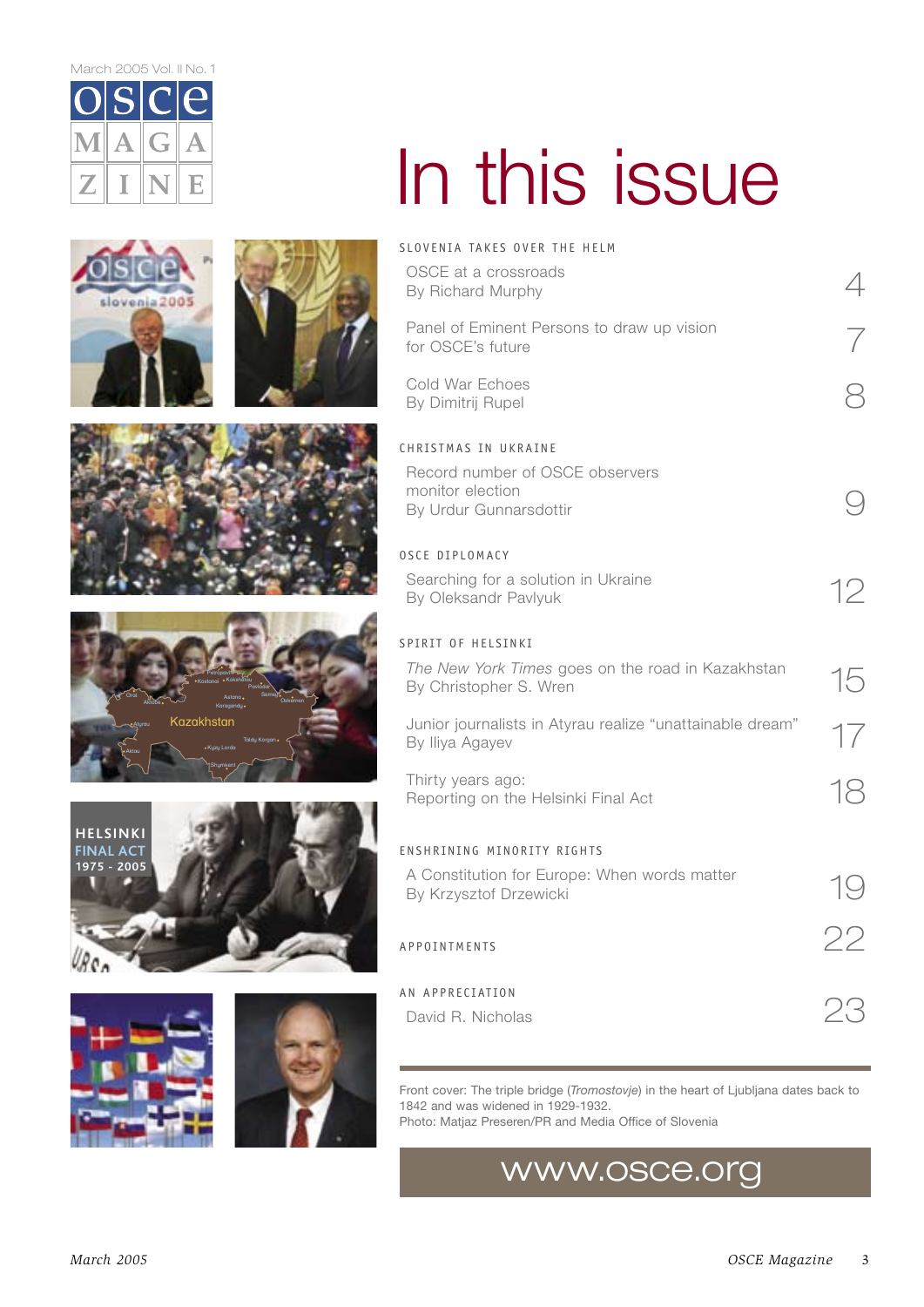# Slovenia takes over the helm

OSCE at a crossroads

Mount Triglav, Slovenia's highest mountain and its national symbol, inspired the Chairmanship logo. Photo: Stane Klemenc/ PR and Media Office of Slovenia

### **BY RICHARD MURPHY**

hectic round of high-level meetings on both sides of the Atlantic marked the first 10 weeks of the OSCE Chairmanship of Slovenian Foreign Minister Dimitrij Rupel.

Official duties took him to Kyiv, Brussels, Belgrade, Pristina, Moscow, Astana, Tashkent, Strasbourg, New York, Washington, D.C., Chisinau and Geneva.

Leaders with whom he held discussions included United Nations Secretary-General Kofi Annan, NATO Secretary-General Jaap de Hoop Scheffer, Russian Foreign Minister Sergey Lavrov, and U.S. Secretary of State Condoleezza Rice. He also addressed the North Atlantic Council in Brussels and the U.S. Helsinki Commission on Capitol Hill.

Slovenia took over the OSCE Chairmanship



Chairman-in-Office Dimitrii Rupel with UN Secretary-General Kofi Annan. 4 March

on 1 January at one of the most difficult times for the Organization in its recent history.

Foreign Ministers had failed to agree a concluding declaration at their Ministerial Council meeting in Sofia in December. This reflected differences on key political issues among OSCE participating States. Moreover, the new year began without agreement on a 2005 budget or new scales of contribution.

Although the Organization's internal difficulties were a key item on the agenda in his meetings with other foreign ministers, the Chairman-in-Office insisted that the OSCE should not become too introverted and obsessed with its internal affairs.

"There is a whole world out there that requires our attention," he said, urging OSCE countries to overcome their differences and show willingness to compromise to ensure that agreement on a budget was reached quickly. (The Organization can continue to operate on the basis of provisional financing arrangements, but the absence of agreement on a 2005 budget meant that no new activities could be launched.) **VITAL FORUM** 

The Chairman-in-Office recalled that the OSCE, like its forerunner, the CSCE (Conference on Security and Co-operation) in Europe), had overcome many setbacks in the 30 years since the 1975 Helsinki Final Act. He insisted that it had lost none of its relevance as a vital forum for addressing security challenges in Europe.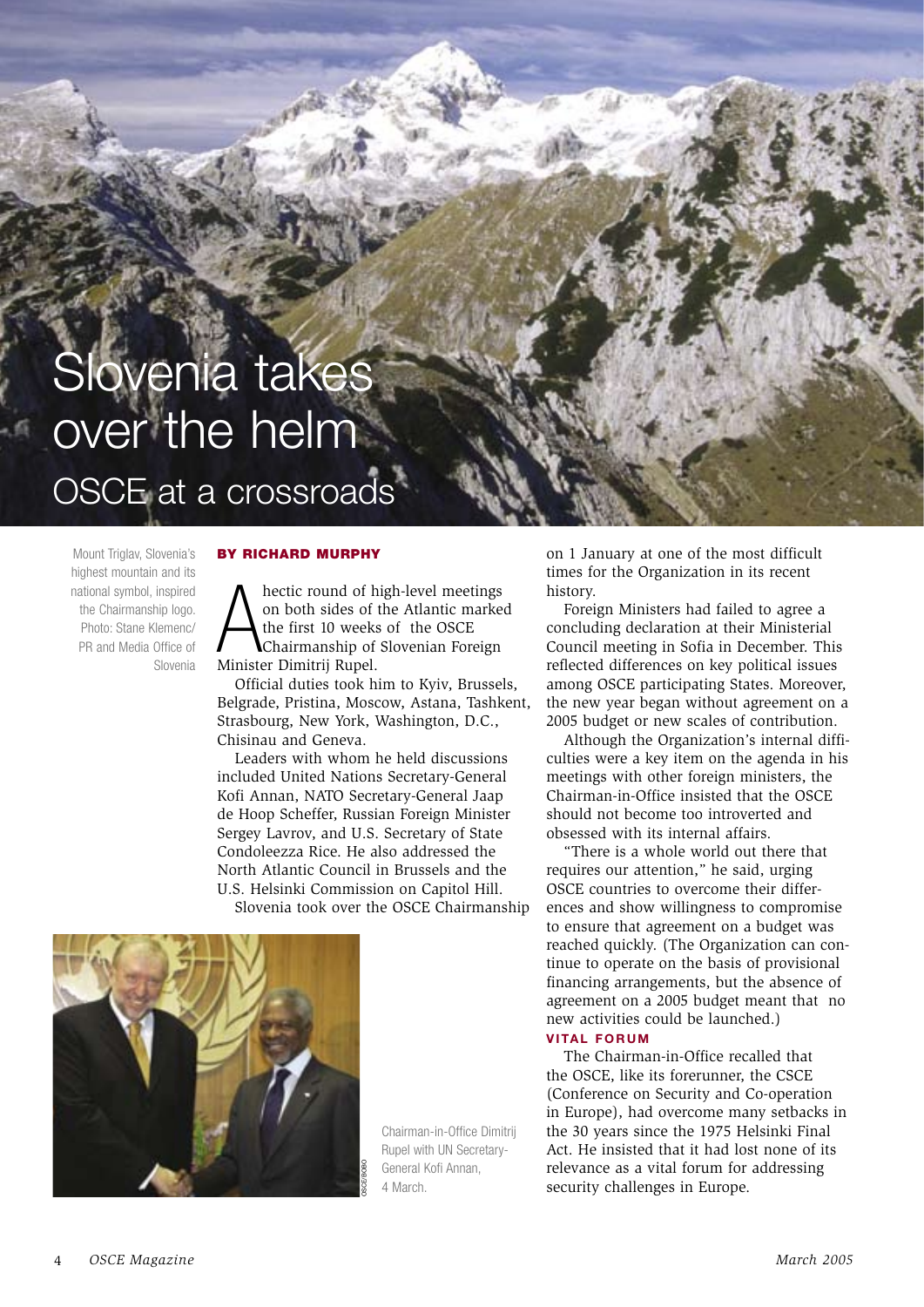Meeting new Ukrainian leaders, 5 January: parliamentarian Yuliya Tymoshenko, now Prime Minister, President Viktor Yushchenko and Foreign Minister Borys Tarasyuk. Photos: OSCE/BOBO





"We should not forget that the first few decades of the CSCE were marked by an atmosphere of deep hostility and mistrust, with two armed blocs confronting each other," he said. "Helsinki launched a process of co-operative security which remains valid and relevant today. What we have in common is much greater than the points on which we differ."

Nevertheless, in his first address to the Permanent Council in Vienna on 13 January, the Chairman-in-Office acknowledged the political difficulties in the Organization. "Slovenia takes the helm of this ship in choppy seas," he said. Expressing concern at the tone of some statements from certain OSCE countries, he added: "We must work together to prevent political fault lines from reappearing."

He told the representatives of the 55 participating States that Slovenia wanted to use its year at the helm to "revitalize, reform and rebalance" the Organization. He followed up on this in February by appointing a seven-member Panel of Eminent Persons to carry out a thorough review of the wav the Organization operates. It is due to present its recommendations for the future by the end of June.

"My expectation, which I believe is shared by all participating States, is that you will provide us with a vision for the future and some radical, yet politically realistic, food for thought on where the OSCE should

be going in the years ahead," he told the Panel at its first meeting near Slovenia's capital, Liubliana.

### **PIVOTAL ROLE**

The Chairman-in-Office had begun the year by visiting Ukraine on 4 and 5 January. After meeting members of the outgoing and incoming governments in Kyiv, he flew to the west of the country and drove into the Carpathian mountains to visit newly-elected President Viktor Yushchenko, who interrupted his holiday for the meeting.

The OSCE had mounted its largest-ever election observation mission for the repeat second round of Ukraine's presidential elections on 26 December. "The eyes of the world were on Ukraine for a month and the role of the OSCE election observers in the process was pivotal," he said in Kyiv.

"I wanted to come here as soon as possible to show solidarity with the Ukrainian people and to demonstrate the importance which the OSCE attaches to a democratic and stable Ukraine, enioving good relations with its neighbours at the heart of the OSCE community."

Foreign Minister Rupel indicated at the very outset that the Slovenian Chairmanship would place high priority on the situation in Kosovo, where the OSCE maintains its largest field mission.

Kosovo figured prominently on the agenda in his meetings in Belgrade, Moscow, New York and Washington, D.C. In Pristina,



NATO Secretary General Jaap de Hoop Scheffer (left) confers with OSCF Chairman-in-Office at the Conference on Security Policy in Munich. 11-13 February.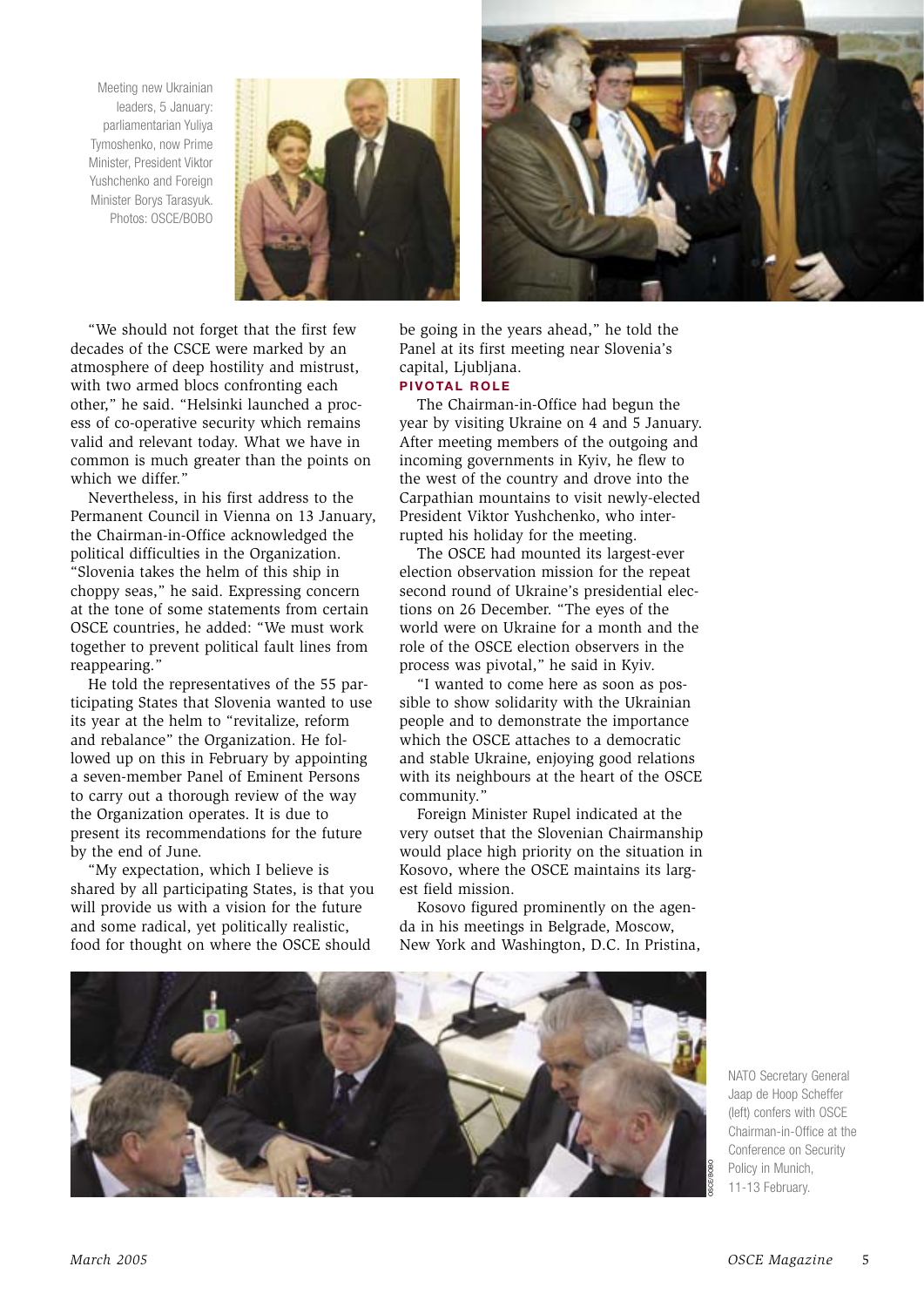Dimitrij Rupel (left side of photo, at circular table) addresses the UN Security Council in New York, 4 March.



he met the Special Representative of the UN Secretary-General, Soren Jessen-Petersen, and both Kosovo-Albanian and Kosovo-Serb noliticians

In a signed article in the Wall Street Journal Europe of 11 March ("Completing Kosovo"), the Chairman-in-Office said a discussion of Kosovo's future status should not be postponed and it was high time Belgrade and Pristina were brought back to the negotiating table.

"Kosovo's future status can be resolved in a stable manner only if the result is sanctioned by both capitals," he said. "Success in future-status negotiations depends on whether we succeed in building cross-ethnic trust in Kosovo and in strengthening the confidence between Belgrade and Pristina."

In Moscow on 1 February, the Chairmanin-Office met Russian Foreign Minister Sergey Lavroy to discuss OSCE reform, the Organization's election-monitoring activities, and a range of regional issues. Russia had expressed concern about what it perceived as geographic imbalances in the work of the OSCE and "double standards" in its electionmonitoring.

Emphasizing that the Slovenian Chairmanship took Russia's concerns very seriously, Foreign Minister Rupel said: "We share a common desire to strengthen the OSCE and make it more effective and responsive to the needs of all participating States."

In New York, on 4 March, he urged Permanent Members of the UN Security Council to use their influence to help end some long-standing conflicts in the OSCE region, especially in parts of Moldova and Georgia and in the disputed region of Nagorno-Karabakh.

"It is difficult for inter-state organizations to deal with non-state actors, even if  $-$  as in some cases - they are de facto authorities," the Chairman-in-Office said. "There are times when the leverage of powerful states — including Permanent Members of this Council  $-$  can be crucial. I urge you to exert that pressure in the context of OSCE mediation efforts to help resolve these longstanding conflicts." He also encouraged the United Nations to make more use of regional organizations such as the OSCE.

At a meeting with UN Secretary-General Kofi Annan, he discussed Kosovo and the reform processes under way both at the United Nations and at the OSCE.

OSCE reform and the budget impasse were also high on the agenda at a meeting with U.S Secretary of State Condoleezza Rice in Washington on 7 March.

"As far as our internal difficulties are concerned, I am much more optimistic after talking to Secretary Rice," he said afterwards. "She pledged very strong support for the work of the OSCE and encouraged the Slovenian Chairmanship to continue with its efforts to reach a compromise. I am hopeful that we will see some progress in the coming weeks. We will certainly work extremely hard to achieve a breakthrough."

**Richard Murphy is OSCE Spokesperson and** Head of Press and Public Information.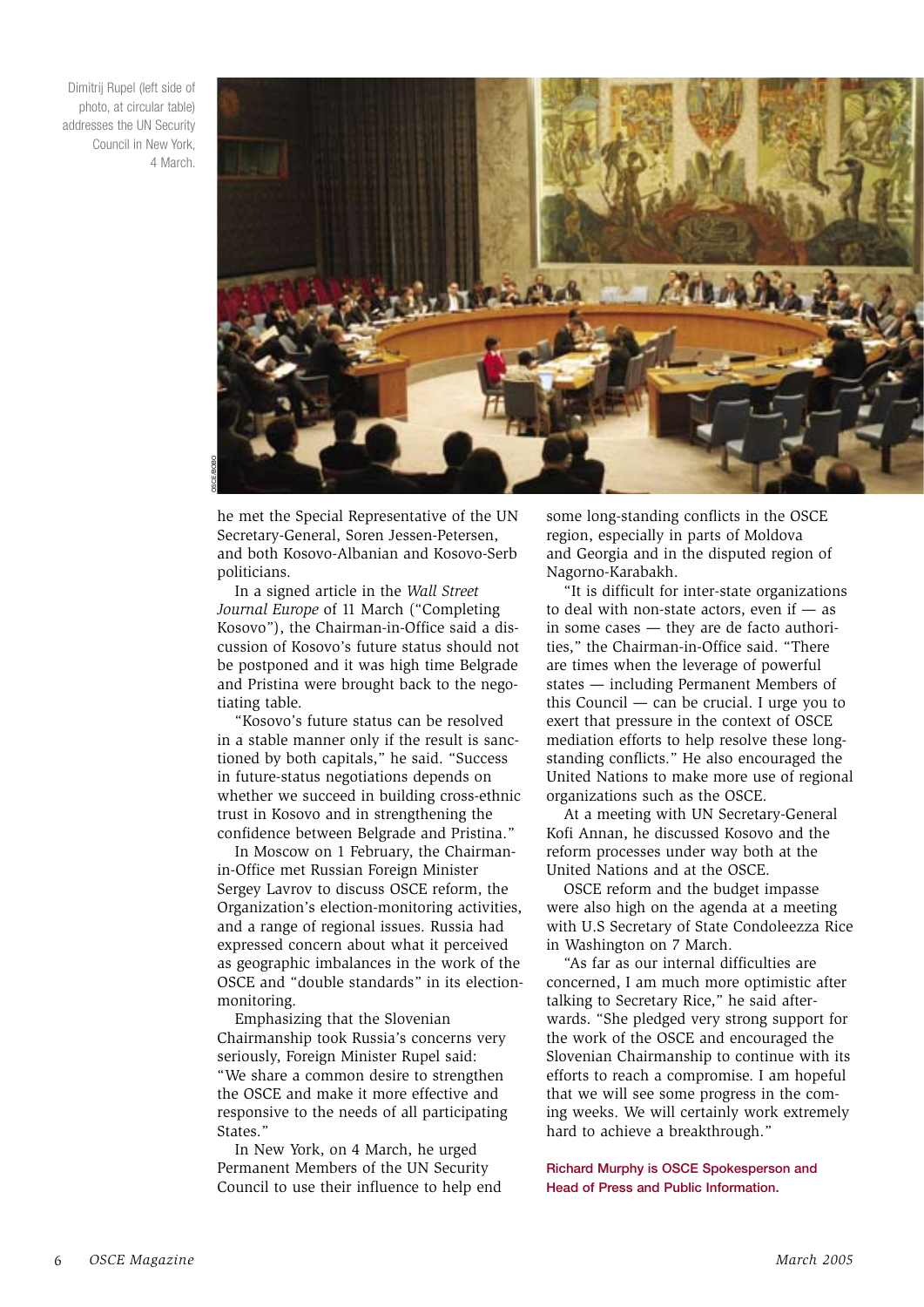## Panel of Eminent Persons to draw up vision for OSCE's future

The OSCE Chairman-in-Office has urged the OSCE's Panel of Eminent Persons to be "bold" in performing its task of giving new impetus to political dialoque and providing a strategic vision for the Organization in the 21st century.

"I don't want to over-dramatize this  $-$  the OSCE has been in a constant state of flux since 1975 and has periodically been adapting and re-tooling itself to deal with changed threats and challenges to security," Slovenian Foreign Minister Dimitrij Rupel said at the Panel's first meeting on 17 February near Ljubljana, "but longtime OSCE-watchers tell me that the situation now is significantly different. Serious questions are being raised at a high level about

the OSCE and there is a strong sense that something profound has to change."

The Panel members reconvened in Vienna on 10 and 11 March. They are expected to issue their recommendations by the end of June.

The OSCE participating States had agreed at their Ministerial Council meeting in Sofia in December to establish the Panel. "recognizing that the 30th anniversary of the Helsinki Final Act, the 15th anniversary of the Charter of Paris for a New Europe and the 10th anniversary of the OSCE provide a unique opportunity to reflect on the role of the Organization in a changing Europe."



Brdo Castle near Ljubljana was the setting of the first meeting of the Panel of Eminent Persons on 17 February, following their appointment by the Chairman-in-Office (third from right) on 3 February. The members, representing a cross-section of participating States, are (left to right):

Wilhelm Höynck (Germany): Former Secretary General of the CSCE/OSCE  $(1993 - 1996)$ :

Kuanysh Sultanov (Kazakhstan): Deputy of the Senate of Parliament and former Ambassador to China:

Miomir Zuzul (Croatia): Former Acting Foreign Minister and member of the Croatian negotiation team at the Davton Peace Accords:

Nikolay Afanasievskiy (Russia): Ambassador to Poland and former Deputy Foreian Minister:

Knut Vollebaek (Norway): Ambassador to the U.S. and former Foreign Minister and Chairman-in-Office of the OSCE (1999):

Hans van den Broek (Netherlands): Former Foreign Minister and member of the EU Commission: and

Richard S. Williamson (United States): Former Assistant Secretary of State, U.S. Representative to the UN Commission on Human Rights, and Ambassador to the **IIN Office at Vienna** 



### Dimitrij Rupel: At home in many worlds

Dimitrij Rupel's career, background and scholarly pursuits span the worlds of politics, public service, diplomacy, academia, and arts and letters.

At 44, he was appointed the first Minister for Foreign Affairs of the newly independent Republic of Slovenia (1990-1993), a post he has held again.

He has been a Member of Parliament (1992-1995), Mayor of Ljubljana (1994-1997) and Slovenia's Ambassador to the United States  $(1997 - 2000)$ .

His political activism goes back to the period when he co-founded and edited the magazine Nova Revija, which published the Slovene National Programme in 1987, a manifesto for political change. He later helped establish the Slovenian Democratic Alliance (SDZ) and became its first President in 1989.

"My first love was literature and I came to politics relatively late in life," the Foreign Minister says. "Perhaps that's why I take a broad view of Slovenia's role in the world  $- I$ see it from many perspectives."

Foreign Minister Rupel obtained a degree in world literature and sociology from the University of Ljubljana (1970), and subsequently a Ph.D. in sociology from Brandeis University in Massachusetts (1976). He was Visiting Professor at Queen's University in Kingston, Canada, at the New School for Social Research in New York, and at Cleveland State University in Ohio. He has also taught at the University of Ljubljana.

He is a prolific writer, with a string of novels as well as books with historical, international relations and sociological themes. Among his best-known works are: Skrivnost države (Secret of State), 1992; Odcarana Slovenija (Disenchanted Slovenia), 1993; Srecania in razhajanja (Meetings and Partings), 2001; and Prevzem zgodbe o uspehu (Taking Over the Success Story), 2004.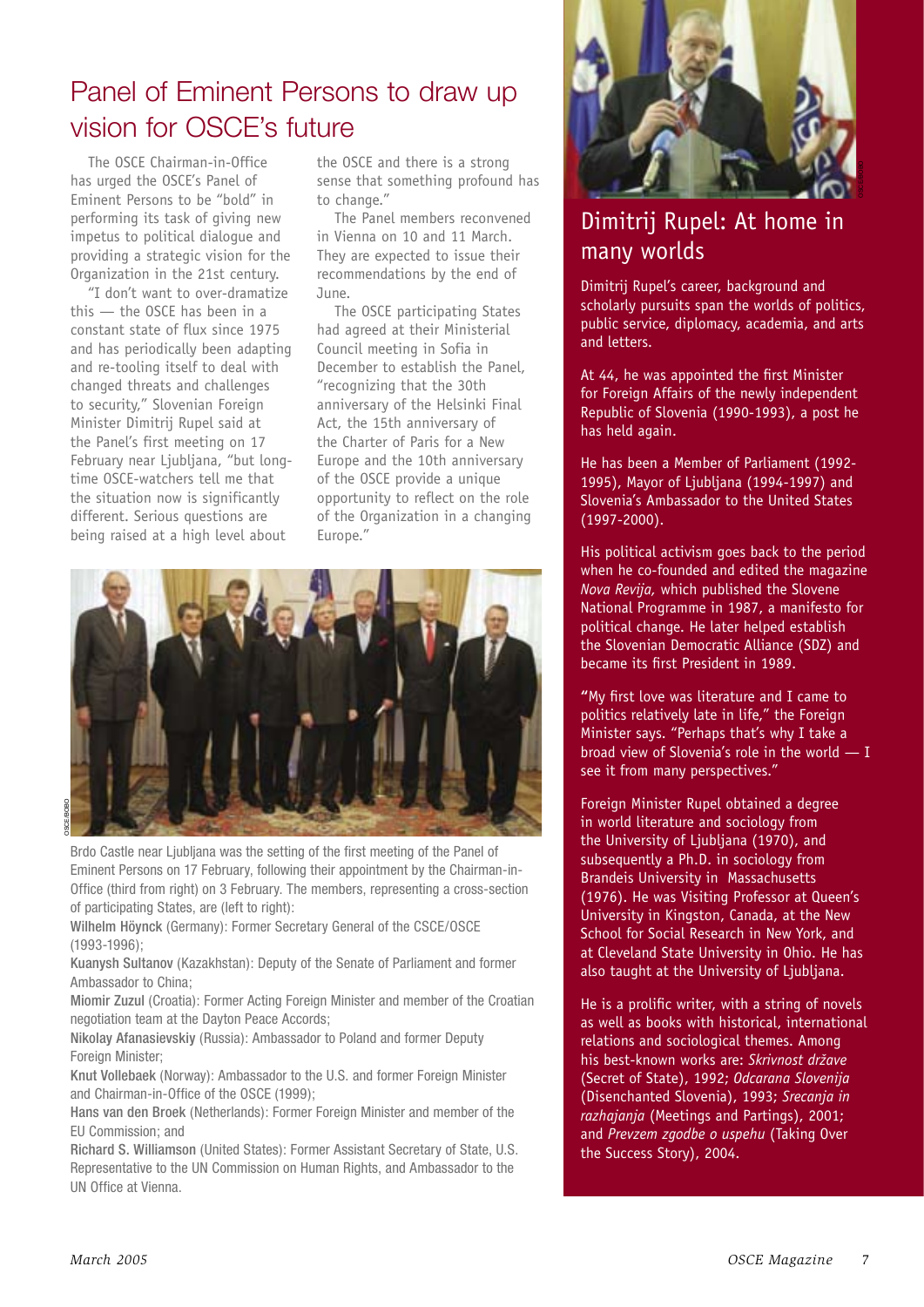This article appeared in the Washington Post of 7 March 2005

### **Cold War Echoes**

### **By Dimitrij Rupel**

When my prime minister suggested some years ago that Slovenia should take on the chairmanship of the Organization for Security and Co-operation in Europe (OSCE) in 2005, I knew it would be a challenge.

Our 55 States face critical security issues that require our full attention, from terrorism and human trafficking to conflicts in Georgia, Moldova and Nagorno-Karabakh. The OSCE, a pan-European body spawned by the 1975 Helsinki Final Act and of which the United States is an active member, is uniquely placed to address these challenges.





The Chairman-in-Office with U.S. State Secretary Condoleezza Rice, 7 March, and Russian Foreign Minister Sergey Lavrov, 1 February. Photos: OSCE/BOBO

I did not imagine, though, that I would spend my first few months in the post haggling with fellow foreign ministers about a relatively insignificant amount of money. Yet that is exactly what I have been doing. The OSCE faces paralysis within months because we have been unable to agree on a 2005 budget or on how much each country should contribute in the future. The sums involved are relatively small  $-$  the OSCE budget was 180 million euros (\$238 million) last year, about four per cent of the annual budget of the District of Columbia. Running on provisional budget arrangements, the OSCE is unable to launch any new activities or implement important initiatives. This is both absurd and embarrassing.

The budget dispute, of course, masks fundamental political differences that go well beyond the OSCE. The Russian Federation and some

members of the Commonwealth of Independent States arque that the OSCE applies a double standard, that the way it monitors elections is flawed, that too much attention is paid to human rights and not enough to security.

The United States and the European Union, on the other hand, appear generally content with the focus on the "human dimension": upholding basic human rights and monitoring elections. They rarely bring significant politicalmilitary issues to the negotiating table.

I sense a hardening of attitudes on all sides, and I hear rhetoric uncomfortably reminiscent of the Cold War. If the impasse continues, the OSCE's credibility and its survival will be in jeopardy. Does that matter? I firmly believe it does.

The OSCE started life in the 1970s as a series of meetings between two opposing blocs that had the power to obliterate one another. It provided a forum in which trust was slowly and painfully built. The result was a series of landmark accords, starting in Helsinki, on confidencebuilding measures to reduce the risk of war and on new common standards for human rights and democratic elections. Without a doubt, the Helsinki process played a significant role in helping to bring about a peaceful end to the Cold War.

After the collapse of communism, our leaders reinvented the Organization as an operational body with a network of field offices. Throughout the 1990s, it played an important conflict-prevention role from the Crimea to the southern Balkans and helped with post-conflict rehabilitation in places as diverse as Kosovo, Tajikistan and Georgia.

The OSCE has achieved much on a shoestring budget. But as the only security organization that includes the United States, Canada, Russia, the whole of Europe and the former Soviet Union as equal partners, it could achieve so much more if participating States mustered the political will to let it do its job properly.

Countries in transition are crying out for the expertise the OSCE can provide in training police forces. All countries want to boost their capacity to fight terrorism, and the OSCE helps by bringing together experts in protecting airports from shoulder-fired missiles and making passports more difficult for terrorists to forge. All of us confront the scourges of human trafficking, organized crime, and racial and religious intolerance.

Yet many OSCE countries appear to contemplate the Organization's loss of influence with indifference. Our heads of state have not held a summit since 1999. So what can be  $f$ <sub>0ne</sub>?

First. Russia should stop blocking the budget and engage constructively in trying to move the OSCE more in the direction it wants - by negotiation. It should play a more active role in the work of the OSCE by sending more Russians to field missions, providing more election observers and submitting more high-calibre candidates for top positions.

Second, the United States and the European Union should take Russian concerns seriously. They should avoid patronizing their partners and acknowledge that not all Western countries are perfect democracies with flawless human rights records. They should devote more attention to the political-military dimension of security, without weakening OSCE human rights commitments, and stop treating the OSCE as if it were little more than a non-governmental organization.

Third, all OSCE countries should devote high-level political attention to the Organization and use it as the effective security instrument it was designed to be. Lip service is no longer enough.

The writer is Foreian Minister of Slovenia and Chairman-in-Office of the Organization for Security and Co-operation in Europe. This article reflects his personal views.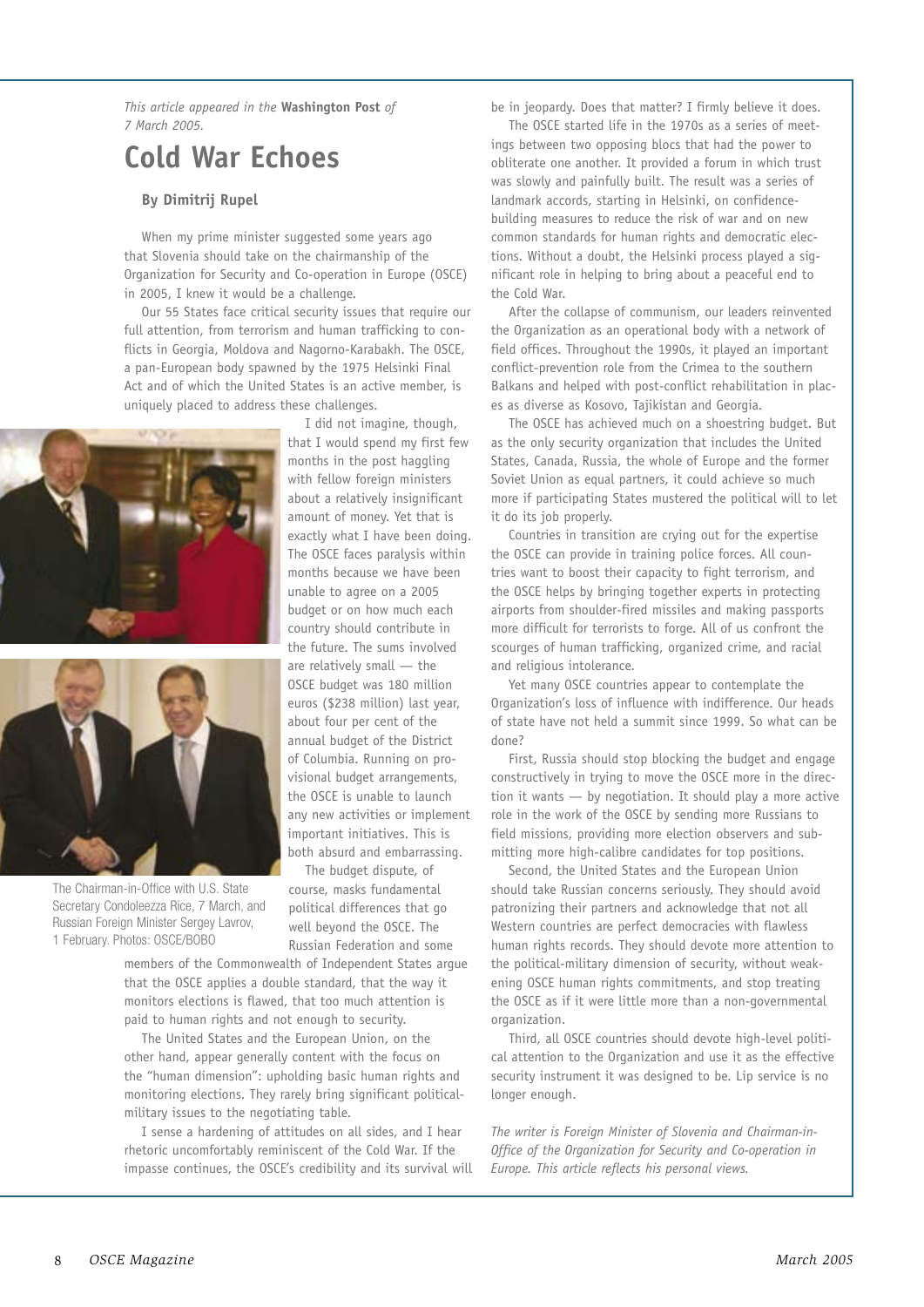## **Christmas in Ukraine** Record number of OSCE observers monitor election

In the closing weeks of 2004 to the start of the new year, the OSCE's Office for Democratic Institutions and Human Rights (ODIHR) once again found itself in the thick of a controversial election. Following a ruling by Ukraine's Supreme Court in early December, which invalidated the second round of the presidential election on 21 November, a re-run was set for 26 December. Realizing the significance of the rescheduled poll, OSCE participating States expanded the mission's size from 600 to more than a thousand observers from 44 countries - an all-time high.

### BY URDUR GUNNARSDOTTIR

he largest OSCE election observation mission ever  $-$  a total of 1,300 personnel, including parliamentarians from the OSCE area - turned out to be nothing short of a logistical miracle. Faced with a massive administrative and co-ordination task, members of the ODIHR team in Kviv were unfazed. They worked around the clock to fly in observers, assigning them to more than 5,800 polling stations in various parts of the country, hiring translators and drivers for each two-person team, ensuring that everybody had a place to stay in, and arranging their return to Kyiv and their onward journey.

Fortunately, the only venue that was large enough to hold briefings for the whole group was available — Ukraine's aeronautical institute. ODIHR experts described the nuances of legislative and administrative matters, a media analyst presented the findings of an extensive, four-month monitoring of the national media, and a political analyst sketched the political landscape. Steering the whole operation was the former Head of the OSCE Presence in Albania. Ambassador Geert-Hinrich Ahrens of Germany, who delivered a message of appreciation and encouragement and gave other practical instructions.

On Christmas eve, packed buses and trains took observers to every corner of the country. They lost no time in familiarizing themselves with their assigned locations, checking out polling stations and making preparations for the big day. Pizzas and sandwiches were the holiday fare for most. Mindful of the fact that many of their colKyiv's Independent Square goes "orange". Photo: ODIHR/Urdur Gunnarsdottir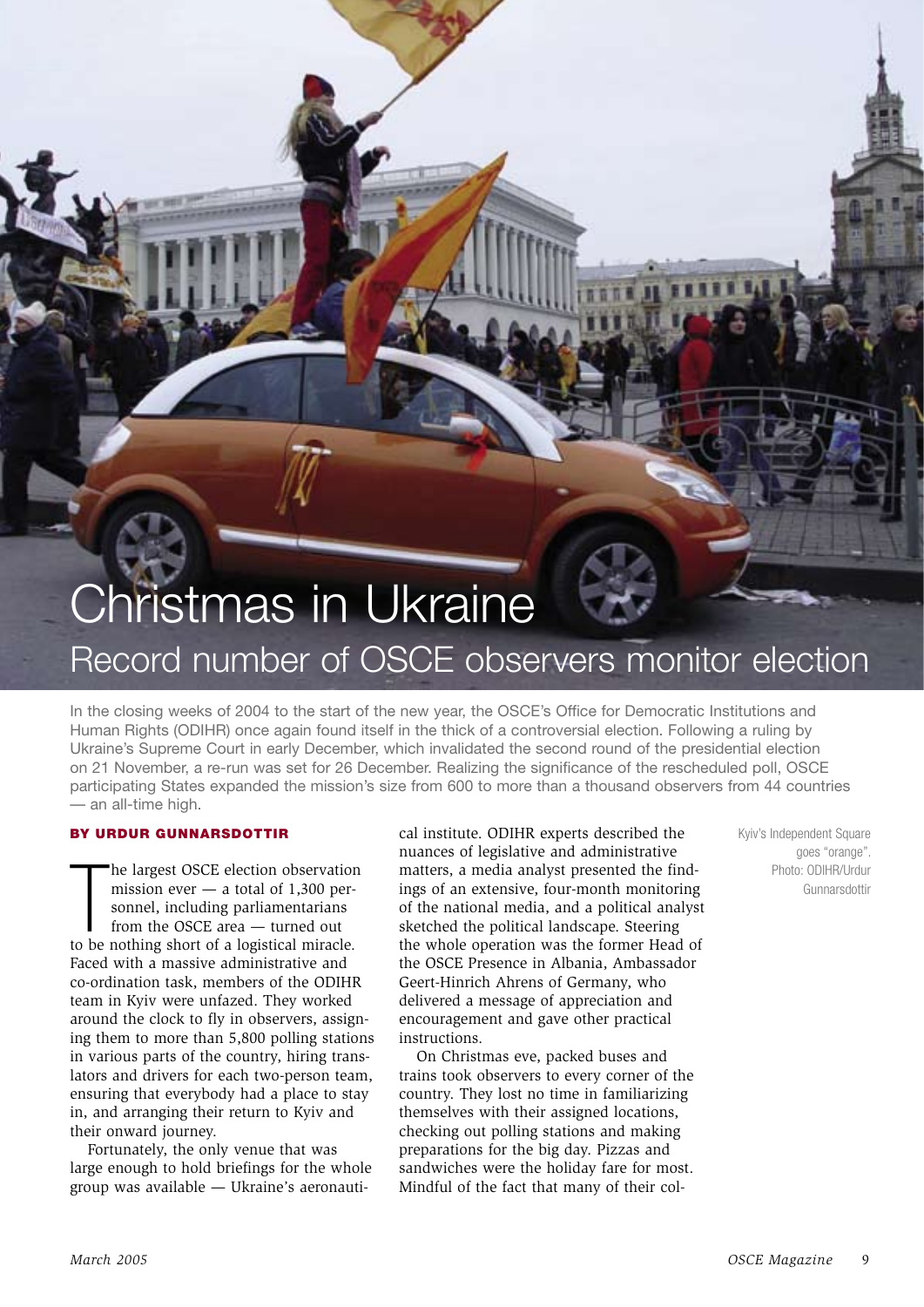leagues were missing out on a special celebration with their families, Ukrainian staff treated the 20 experts in the Kyiv team to a Christmas buffet.

Election day, 26 December, got off to a calm start. It did not take too long for the core staff in Kyiv to realize that observers all over the country were witnessing far fewer irregularities than in the previous two rounds of elections.

The following day, the mission noted in its preliminary statement that, despite the remaining shortcomings, campaign conditions were markedly fairer, observers had received fewer reports of voter intimidation, election administration was more transparent, and media coverage was more balanced. In short, the election's repeat second round had taken Ukraine substantially closer to meeting international standards.

"Building blocks have been put in place for future democratic elections in this country," said Ambassador Ahrens at a press conference. Former OSCE Parliamentary Assembly President Bruce George, who headed the short-term observers, was no less upbeat: "In our judgment, the people of this great country can be truly proud that yesterday, they took a great step towards free and democratic elections."

Urdur Gunnarsdottir is spokesperson of the Office for **Democratic Institutions and Human Rights.** 



The Kviv News of 27 December 2004 led with a picture of ODIHR Director Christian Strohal and spokesperson Urdur Gunnarsdottir getting ready to monitor the polling stations. The headline reads: "Third round is the most complicated".

### **TIMELINE**

The largest-ever election observation undertaking of the OSCE/ODIHR, culminating in the third and final poll on 26 December 2004, had actually begun months earlier:

31 August 2004. The ODIHR opens an election observation mission in Kyiv to observe the presidential election. The mission  $-57$  experts and long-term observers - focuses on the election campaign, the legislative framework and its implementation, the media situation, the work of the election administration and other official bodies, and the resolution of election-related disputes.



Monitors get their OSCE armbands ready.

26 October, Some 600 short-term observers reinforce the mission. They are joined by observers from the Council of Europe and NATO Parliamentary Assemblies, and from the European Parliament.

31 October. Presidential election takes place.

**1 November.** "With a heavy heart, we have to conclude that this election did not meet a considerable number of OSCE, Council of Europe and other European standards for democratic elections," says Bruce George in a statement. "The election process constitutes a step backward from the 2002 [parliamentary] elections ... Nevertheless, the very high participation of the electorate and civil society shows encouraging signs for the evolution of Ukrainian democracy."

10 November, The Central Election Commission announces the results. As both of the two leading candidates fall short of an absolute majority - Viktor Yanukovych having received 49.46 per cent and Viktor Yushchenko 46.61 per cent - another round of voting is scheduled.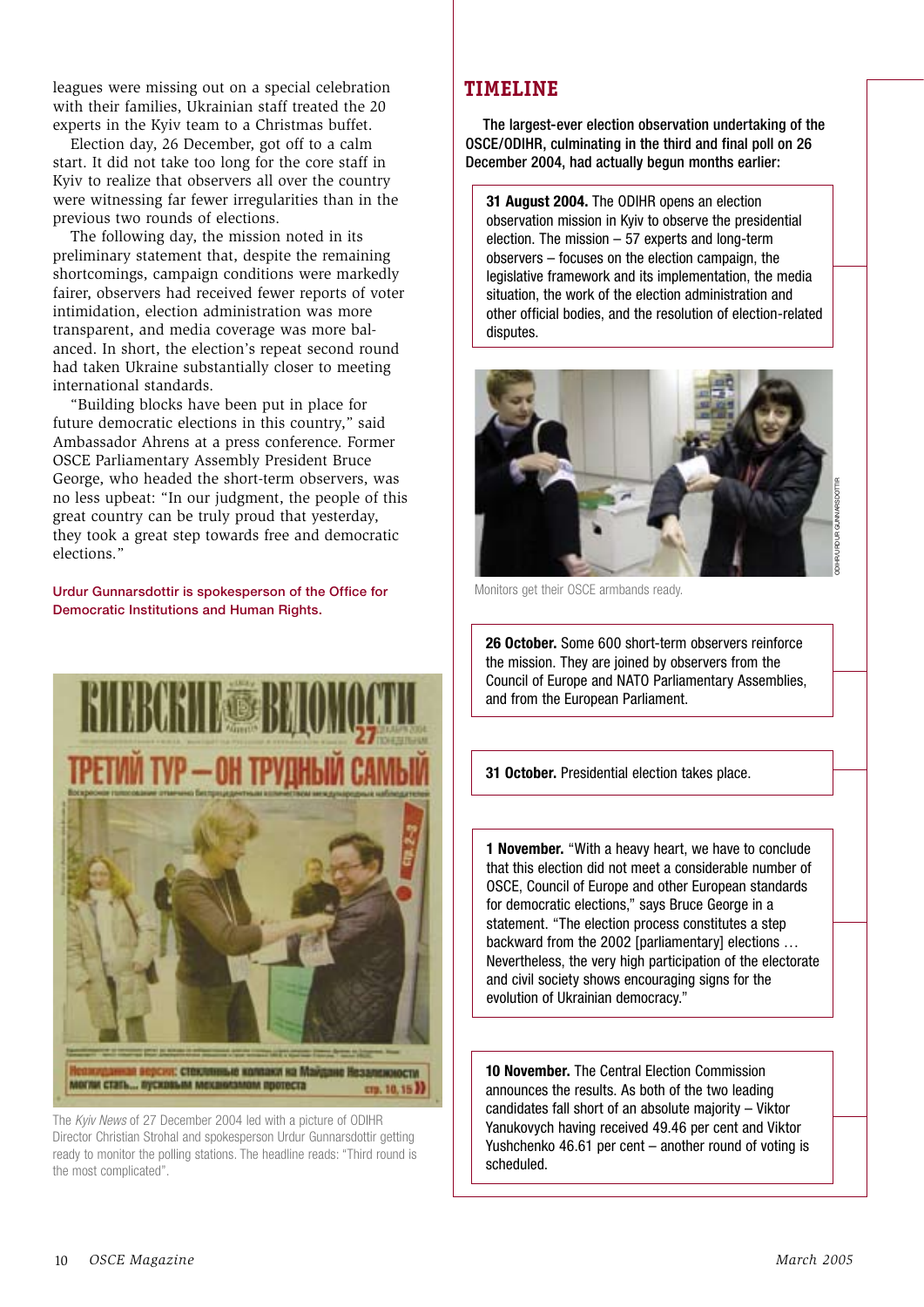21 November. Second round of voting takes place.

22 November. Observers assess election day even less favourably than the first round. "With an even heavier heart than three weeks ago, I have to repeat the message from the first round," Bruce George says. "The Election Observation Mission concludes that the second round has failed to address election irregularities and lacked transparency. The deficiencies have not been addressed."

Emphasizing that the electoral process has not been concluded and urging transparency, especially in the tabulation of votes, Ambassador Geert-Hinrich Ahrens says: "While this was certainly a competitive election, it was not conducted on a level playing field."



Keeping vigil in freezing temperatures.

26 November, 1 December and 6 December. High-level roundtables with the main political actors are held at the presidential Mariinsky Palace to help resolve the mounting crisis. OSCE Secretary General Ján Kubiš takes part at the request of the Bulgarian Chairmanship. The international mediation efforts pave the way for the repeat of the second election.

26 December. The second round of voting is repeated.



A Ukrainian citizen makes her voice heard

27 December. The OSCE/ODIHR mission announces in a preliminary statement that the repeat second round has taken Ukraine substantially closer to meeting international standards.

10 January 2005. The Central Election Commission announces that Viktor Yushchenko has won the repeat second run-off, after he registers as leading by 8 percentage points.

23 January. Viktor Yushchenko is sworn in as president. Guests include Chairman-in-Office Dimitrij Rupel and Secretary General Ján Kubiš.



Ukraine inaugurates its new head of state, 23 January.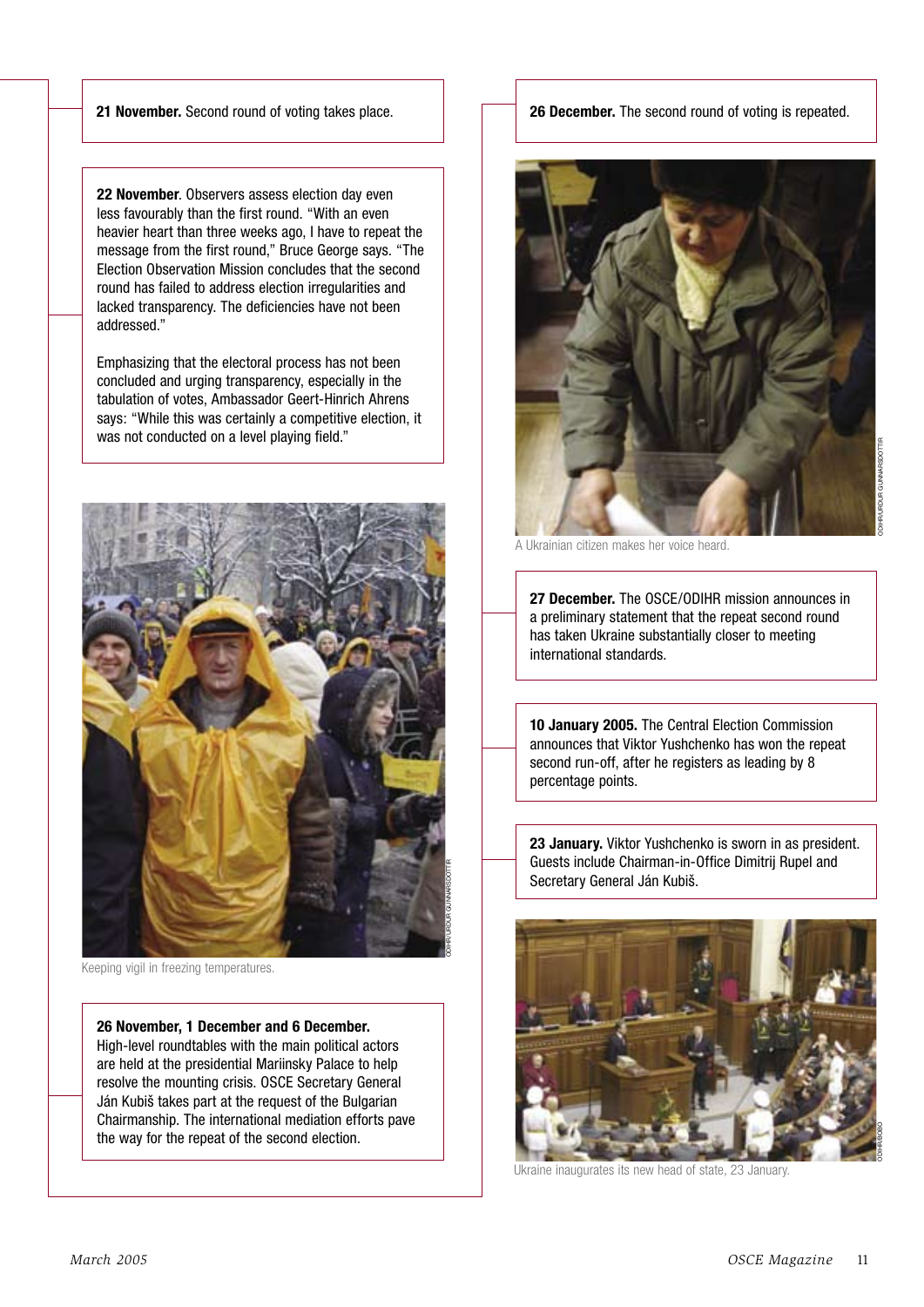

**EYEWITNESS TO HISTORY** 

## **OSCE** diplomacy in action Searching for a solution in Ukraine

On 21 November 2004, a nation of 47 million in the heart of the OSCE area found itself faced with its most hotly contested election since it gained independence in 1991. The presidential contest in Ukraine, now on its second round, had turned into more than a mere competition between two candidates. For voters and their families, much more was at stake: the country's future direction, as epitomized by two different visions.

Secretary General Ján Kubiš (left) with international mediators and Ukrainian leaders. 6 December 2004, at the Mariinsky Palace. AFP photo/Sergei Supinsky

### **BY OLEKSANDR PAVLYUK**

ong before the first round on 31 October, many observers were convinced that the election would have historic significance not only for Ukraine but also for the Commonwealth of Independent States and for Europe. No one, however, could have foreseen the suspense and drama that would build up in the country as the year drew to a close.

It all started on the morning of 22 November, when more than a hundred thousand Ukrainians gathered at Kyiv's Maidan Nezalezhnosti (Independence Square), protesting against what they perceived as blatantly fraudulent practices the day before. Their numbers were to grow with every passing day. In a simultaneous development all across the country, millions flooded into the streets

For 17 straight days and nights, men and women, young and old, rich and poor, Ukrainian- and Russian-speaking, kept vigil on Maidan, often in freezing temperatures.

The entire capital was transformed into a landscape of bright orange  $-$  the campaign colour of the opposition party. Orange flags fluttered from cars and balconies, orange ribbons adorned tree branches and everyone wore something in orange  $-$  a hat, a scarf, or a sweater.

It was this emotionally charged, politically uncertain and potentially explosive situation that set the stage for the OSCE's participation in an urgently initiated international mediation effort. Secretary General Ján Kubiš arrived in Kviv in the early afternoon of 26 November, having been asked to represent the Organization by the 2004 OSCE Chairman-in-Office, Bulgarian Foreign Minister Solomon Passy. Lamberto Zannier. Director of the Conflict Prevention Centre.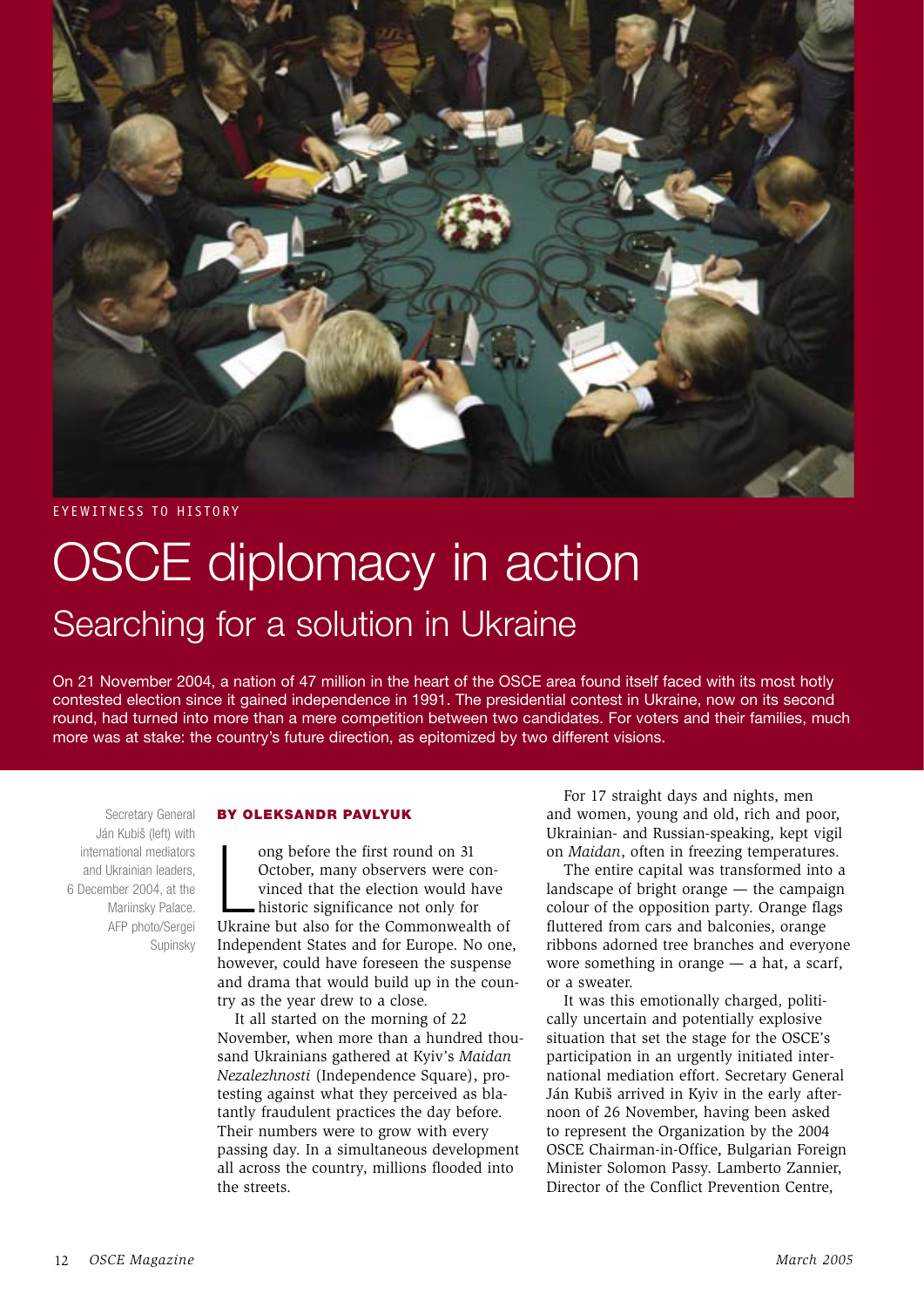and I had flown in earlier and were standing by to provide support.

From the airport, we whisked the Secretary General to a bilateral meeting with departing President Leonid Kuchma. He was spending the last few weeks of his presidency in his official residence outside the city. As we drove through the snow-covered woods, I felt uniquely privileged — as a Ukrainian-born staff member of the largest security organization in Europe — to be taking part in the making of history in my own country.

After the one-hour meeting, we proceeded to our next appointment: discussions with the leader of the democratic opposition. Viktor Yushchenko. We found his election headquarters in Podil, the historic part of the city, buzzing with revolutionary fervour. People exuded conviction and deep confidence in their cause.

That evening, the first of what was to be a series of "roundtable" meetings was held in the presidential Mariinsky Palace, in central Kyiv. President Aleksander Kwasniewski of Poland, President Valdas Adamkus of Lithuania, EU High Representative Javier Solana, OSCE Secretary General Ján Kubiš, and Speaker of the Russian State Duma, Boris Grizlov, were joined by the central figures in Ukraine's crisis: President Kuchma, Chairman of the Verkhovna Rada (parliament) Volodymyr Lytvyn, and the two presidential contenders, Viktor Yushchenko and Viktor Yanukovych.

The meeting proved to be a timely and ground-breaking confidence-building measure. It was the first face-to-face encounter between the two camps since the election. Tension and unease were in the air. Gradually, however, this gave way to dia $logue - a$  major feat, given the wide chasm between the two sides.

The OSCE's preliminary findings and conclusions concerning the second round of the presidential election served as the springboard for discussions. Citing the report of the Office for Democratic Institutions and Human Rights (ODIHR), the Secretary General pointed out that "the second round of the Ukrainian presidential election did not meet a considerable number of OSCE commitments and Council of Europe and other European standards for democratic elections".

This first meeting ended with a joint statement urging all sides to refrain from the use of force and to start negotiations towards a peaceful settlement of the political stalemate. Although the Ukrainian leaders

and the citizens themselves were the key players, the engagement of the international mediators - at the roundtable talks as well as in the flurry of behind-the-scenes diplo- $\text{macy}$  — was essential to maintaining the momentum of the complex process.

A second meeting was held on 1 December, followed by a third on 6 December. The latter lasted six hours, ending only after 2.00 a.m. the next day, reflecting the general intransigence on both sides. At a particularly trying moment, the heads of delegation secluded themselves in another room to try to come up with an agreement among themselves. The rest of us waited anxiously and impatiently, exchanging views and trying hard to fight exhaustion and drowsiness. Everyone was eager to bring about a positive outcome.

When Parliamentary Chairman Lytvyn emerged from behind closed doors and shook his head, looking dejected, I realized our optimism had been premature: the meeting was to conclude without an agreement after all, although a statement to the press was issued.

The discussions did serve to create a sound basis for the critical compromise reached the next day, 8 December, at the Verkhovna Rada, which, in turn, paved the way for the repeat of the second round of elections on 26 December.

People's faces reflected determination while radiating peace and good cheer. Photo: ODIHR/Urdur Gunnarsdottir

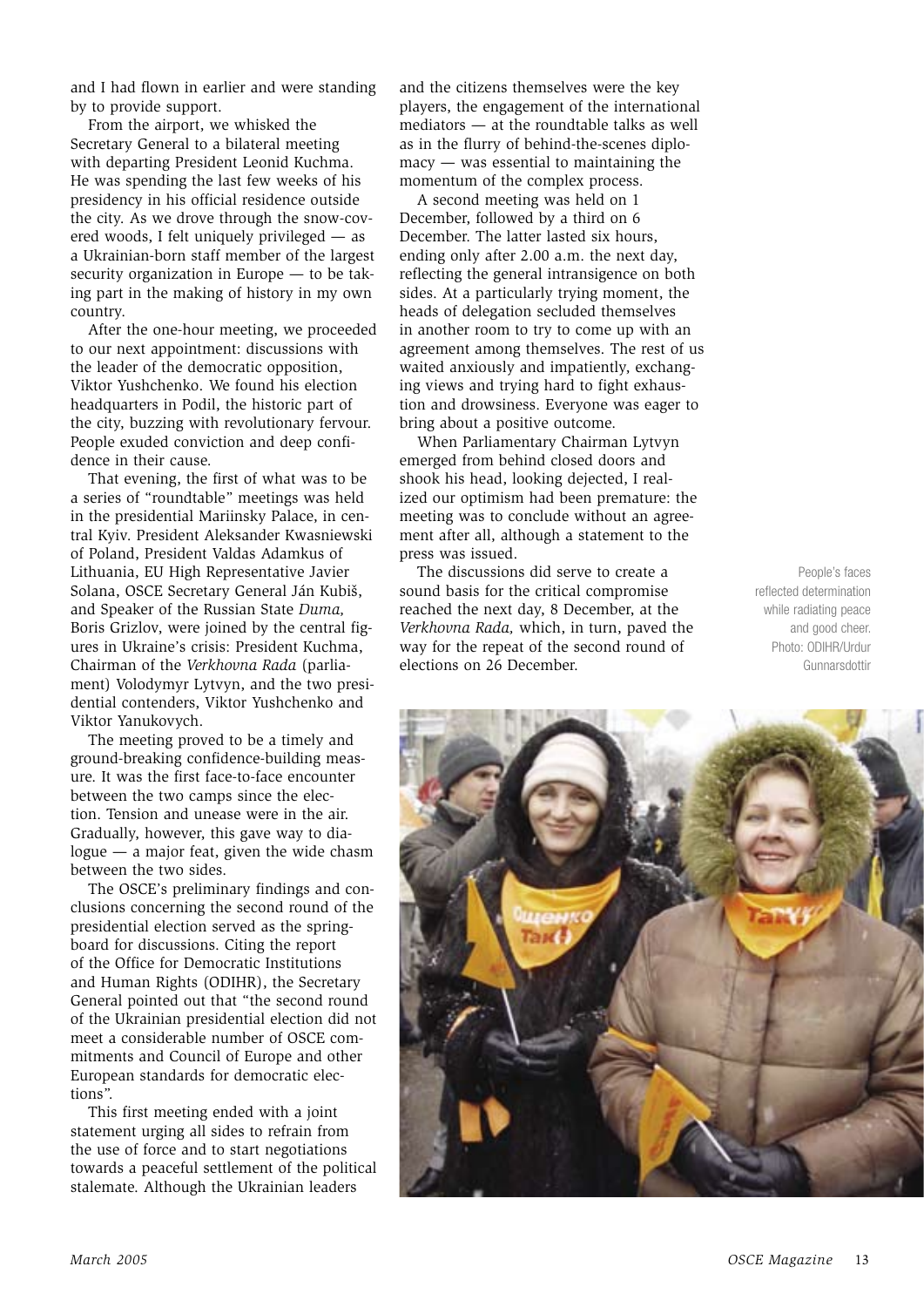

The mood was festive at the inaugural ceremony of Ukraine's new leader. Photo: OSCE/BOBO



**Oleksandr Pavlyuk is Acting Head of the OSCE Secretariat's External Co-operation** Section.

The solution, said Ukrainian Foreign Minister Kostyantyn Gryshchenko in a letter of appreciation to the Secretary General, was "civilized, legal and, most importantly, nonviolent". The broad package of agreements in parliament included amendments to the Law on Election of the President of Ukraine that were specifically meant to prevent fraud and falsification. Another set of intended amendments focused on changes to the constitution of Ukraine, aimed at reforming the political system and maintaining a better balance between the branches of power.

Besides participating in the roundtable meetings, we also held numerous bilateral meetings with Parliamentary Chairman Lytyvn, presidential contender and Prime Minister Viktor Yanukovych, leaders of the opposition Yuliya Tymoshenko and Borys Tarasyuk, Foreign Minister Gryshchenko, and the Russian and American Ambassadors to Ukraine.

By the time the crisis was over, Secretary General Kubiš had visited Kyiv four times within a 10-day period. In every single discussion with Ukraine's leaders, he remained focused on his core message: Refrain from the use of force and proceed with political dialogue. He also expressed the OSCE's commitment and readiness to do everything possible to help ensure that the repeat of the vote on 26 December would be free, fair and transparent.

Several aspects of the OSCE's constructive role had become apparent: the Organization's impartiality, its internationally recognized election standards, its outstanding reputation in election-monitoring. its professional track record in Ukraine, and, last but not least. the cordial personal relations between Ján Kubiš and several Ukrainian leaders.

A few days after the much-heralded compromise was reached in the Verkhovna Rada, Chairman Lytvyn wrote a letter to the Secretary General expressing "sincere gratitude" for his active participation in resolving the political crisis. He was confident that the relationship between Ukraine

and the OSCE would become even closer, and would contribute to "strengthening peace and stability in the Euro-Atlantic space and in the world".

The series of visits left me with many deep and lasting impressions. There was the night after the first meeting when we went without any sleep as our hotel rooms were almost directly facing Independence Square, which was pulsating with non-stop energy.

There was one evening when the Secretary General and I deliberately sought out a closer look at the action on Maidan. We were overwhelmed by what we saw: a sea of humanity as far as one could see. dominated by orange and blue-and-vellow Ukrainian flags, with splashes of Georgian, Lithuanian, Polish and Russian banners. People's faces reflected determination and self-discipline but at the same time radiated a feeling of peace and good cheer.

Another memorable incident took place on our way from one meeting to another. Our car was blocked by demonstrators and it took about an hour and the personal intervention of Yuliva Tymoshenko — now Prime Minister - before we could get going again.

Looking back, I realize now that the people's unbowed spirit that emerged from the "Orange Revolution" is the best guarantee that Ukraine will ultimately come into its own. The OSCE stands ready to continue playing its part in the country's progressive steps towards democratization — whether through the office of the Project Co-ordinator in Ukraine, or by sending observers to the parliamentary elections in late March 2006.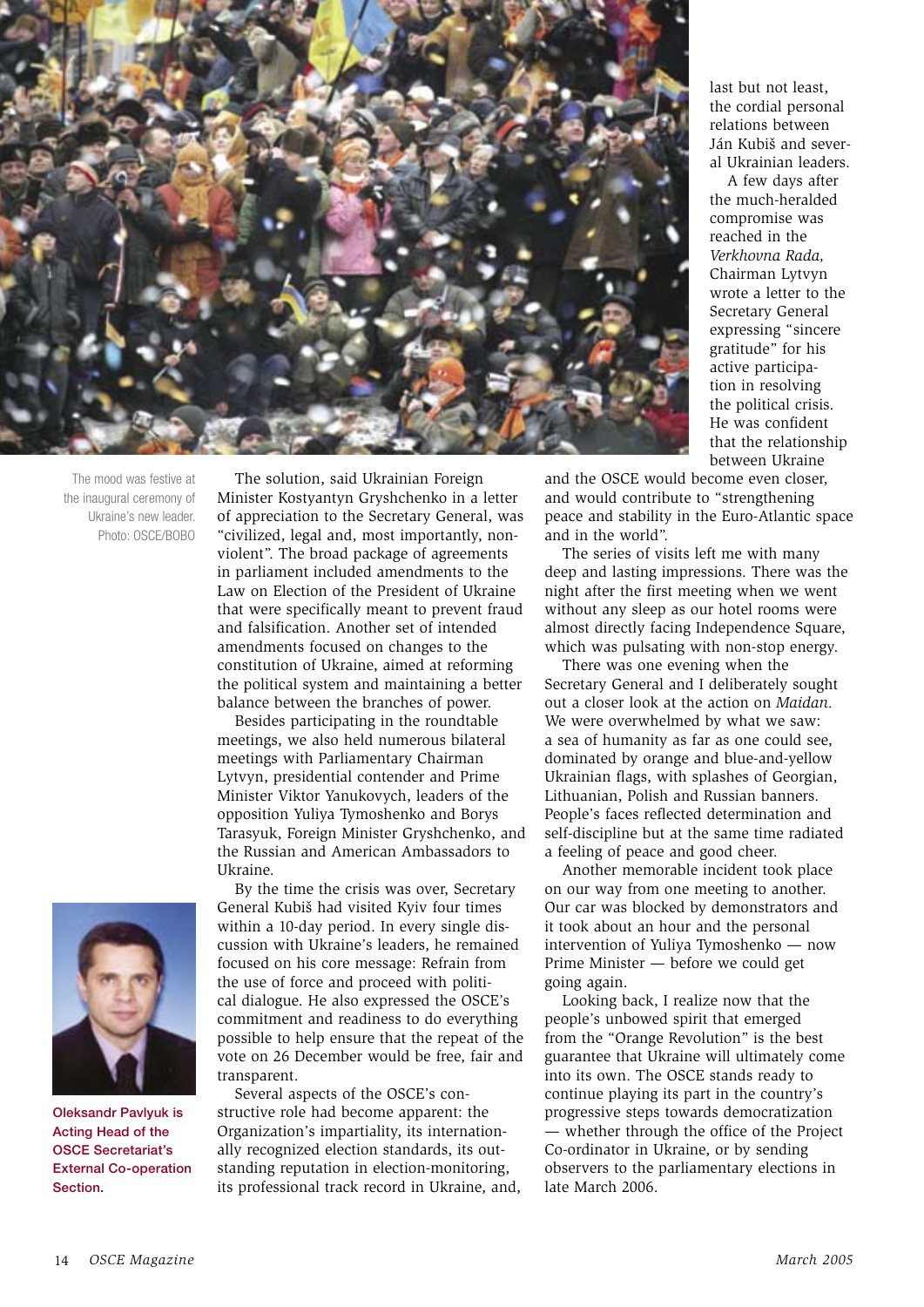## The New York Times goes on the road in Kazakhstan Journalism master classes reflect spirit of Helsinki



The long road from Helsinki to the windswept steppes of Central Asia took me almost three decades to travel. As a foreign correspondent for The New York Times. I had covered the creation in 1975 of what is now the Organization for Security and Cooperation in Europe. Thanks to the OSCE, I found myself in the back room of a small restaurant in Kyzy Lorda, Kazakhstan, in December 2004, teaching a score of enthusiastic local journalists the basics of Western-style reporting and news-writing.

### BY CHRISTOPHER S. WREN

he OSCE has become a family affair. My son, Chris, a trial lawyer in New York City, worked during his lawschool vacation in 1997 as an election monitor for the OSCE in the Bosnian city of Brcko. So it seemed logical that after retiring from nearly 29 years at The Times, I should sign on as a media consultant and trainer for the OSCE in Kazakhstan, which belonged to the Soviet Union when I first visited it as bureau chief in Moscow.

On another trip to Kazakhstan for the Washington-based International Center for Journalists in 2003. I met Beata Martin-Rozumilowicz, political and media officer at the OSCE Centre in Almaty. She invited me to conduct a series of master classes for young Kazakhstani journalists.

I developed a two-day intensive seminar in reporting and editing and took it to 10 cities and towns around Kazakhstan from February to December 2004: Astana, Atvrau, Aktau, Aktobe, Karagandy, Kostanai, Kokshetau, Kyzy Lorda, Shymkent and Oral, Jan MacWilliam, a correspondent for the BBC in Almaty, held similar master classes in five other cities. Nine of the 15 classes were funded by the Delegation of the United Kingdom to the OSCE.

The Helsinki Final Act, which I reported on from the Finnish capital in 1975, pledged the signatory nations to encourage such exchanges of experience between experts in the press, radio and television. "The master class," one of my students in Astana wrote afterwards, "reminded me how important it is not to forget the basic principles upon which the profession of a journalist is based."

Although I have taught at Princeton University and Dartmouth College in the United States, I made it clear that I had come to Kazakhstan as a colleague, sharing the knowledge that I had accumulated during 40 years as a working journalist.

"Not everything would work here," one of the participants demurred. I agreed. I invited them to challenge, modify or discard anything I said, because we Americans had no monopoly on the truth. I didn't care what they wrote, I said, but I wanted them to learn to do it well.

The idea behind the master classes was to hone the professional skills of journalists, most of whom are still trying to overcome the legacy of the old Soviet Union. which taught journalists to function as propagandists. This role has changed in Kazakhstan, but many journalism schools haven't. A developing democracy needs an independent media, not just to help citizens make informed choices but also to function as a watchdog against official or unofficial misfeasance.

### **WHIMSICAL RULES**

My students complained that their own journalism schools were long on theory and short on practice. "In two days, we have covered a volume of information which would have taken one year at a university," one told me after the master class. Another said she had heard of newspapers like The New York Times, but had never seen a copy before I brought some to the master class.

My classes, conducted in Russian with some additional translation into Kazakh.

Master class participants with The New York Times Photo: Tanya Bogusevich/ Centre in Almaty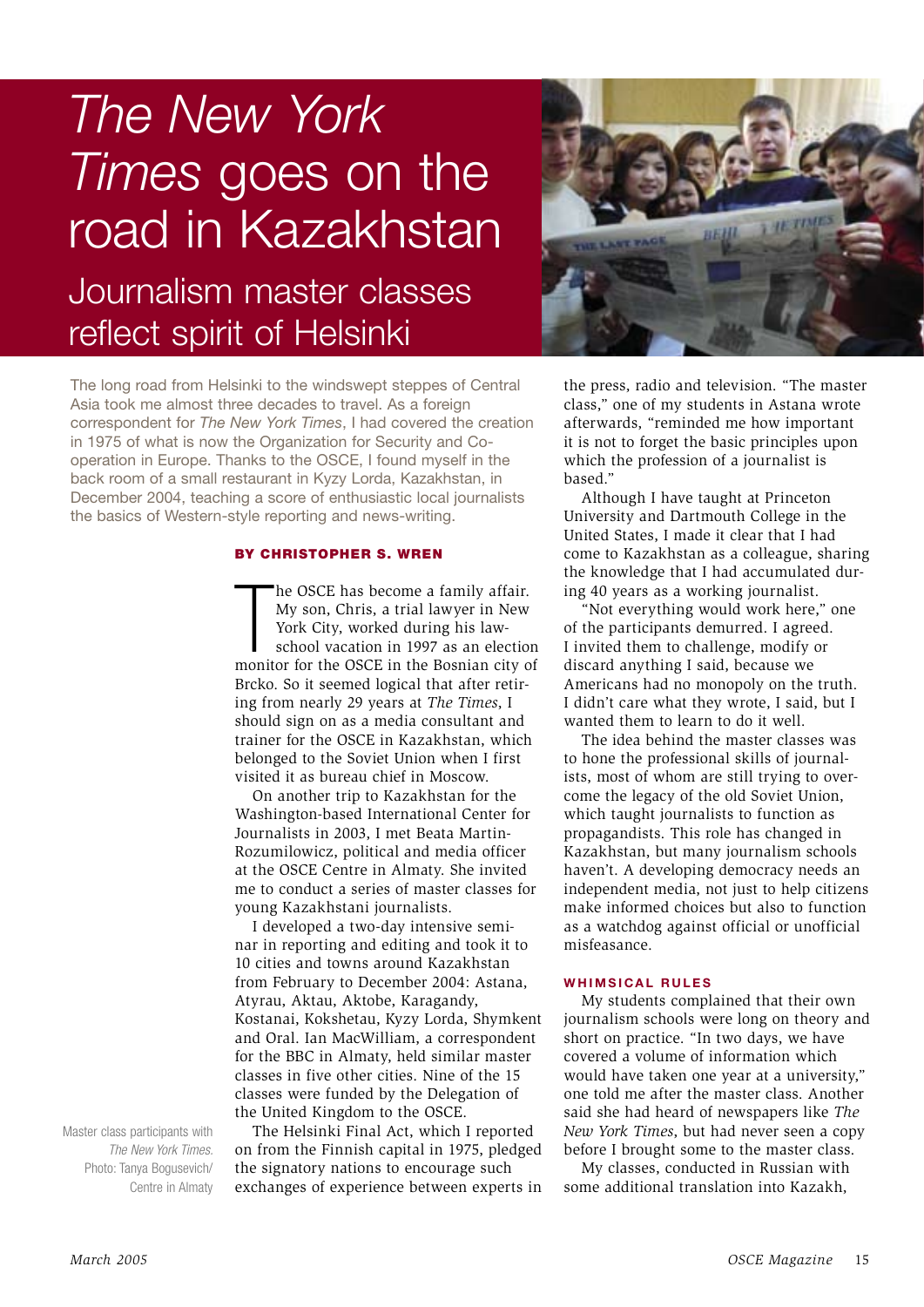stressed some whimsical rules: "There is no such thing as a stupid question." "Three secrets of satisfying your reader are to explain, explain and explain." "If your mother says she loves you, check it out."

We discussed how to write compelling headlines and how to employ numbers and statistics in such a way that the reader could understand them. I offered some tips on conducting a productive interview. We tried brainstorming to think up better ideas for stories.

I sketched out the distinction that American journalists make between reporting, analysis and opinion. I distributed more advice in the form of handouts translated into Russian. We wound Oral up debating the ethics of journalism and examples of dilemmas confronting reporters around the world.

Some students said they most liked the ethical discussions, while others preferred the practical applications. They peppered me with questions about journalism in the United States. "What can't you write?" one wanted to know. I explained that Americans were fortunate to have a constitution that enshrined freedom of the press, which left us free to range from the worst to the best.

Asked to compare journalists in Kazakhstan with their Western peers. I replied that Kazakhstanis had to work harder to pry out the same amount of information. It was more revealing, I added, to compare journalists in Kazakhstan with their predecessors in the Soviet Union, because today they were so vastly superior.

At our final master class in Astana. Ambassador Ivar Vikki, Head of the OSCE Centre in Almaty, stopped by and addressed the students in flawless Russian, Vikki, a gracious career diplomat from Norway. stayed for lunch and returned that evening to award the certificates of completion.

### **LARGER STORY**

Did the master classes make any real difference? I would point to the evaluations that we asked the participants to fill out, to learn what we could do better. "I've heard a lot of useful things and obtained answers to questions that I've wanted to ask for a long time," said one participant in Astana. Another said, "The seminar reminded me

it's very important to be professional."

There were only a few complaints. The participants mostly regretted that the master classes did not run longer than the two days allocated for each city. When I showed them how to pick apart a sample press release to find the larger story, one journalist protested, "We're not allowed to do that. We have to publish what we are given." "But," I replied, "now you'll know how to do it whenever you can." Another asked about investigative reporting, which I



said was nothing more than painstaking indepth reporting.

While I tended to speak about newspapers, more than a few participants came from radio and television outlets. "Because I work for television. I was slightly discouraged at first, but then I got very interested," one correspondent said. "It is not important whether you work for a newspaper or television," I replied. "What is most important is that you are a journalist, and the basic principles in our work are common for all."

The warmth of the responses startled me. In Kyzy Lorda, students queued up to get my autograph, making me feel like a rock star. But they were as thrilled to meet one another and to swap e-mail addresses so they could keep in touch. "It was nice to realize that we have much in common," a voung man said.

The OSCE has loftier roles to play in security concerns, economic co-operation and the high-visibility monitoring of elections. But the master classes for journalists also reflect the letter and the spirit of the original Helsinki Final Act of 1975. At least I think so, because I was there too.

**Christopher S. Wren** worked for The New **York Times for almost** three decades, living 17 years abroad as a foreign correspondent. He was chief of the **Times news bureaus** in Moscow. Cairo. Beijing, Ottawa and Johannesburg, and later covered the **United Nations, As a** Knight International Press Fellow, he spent six months in St. Petersburg, training journalists, and recently assisted independent newspapers in five **Russian provincial** cities.

Towns and cities in

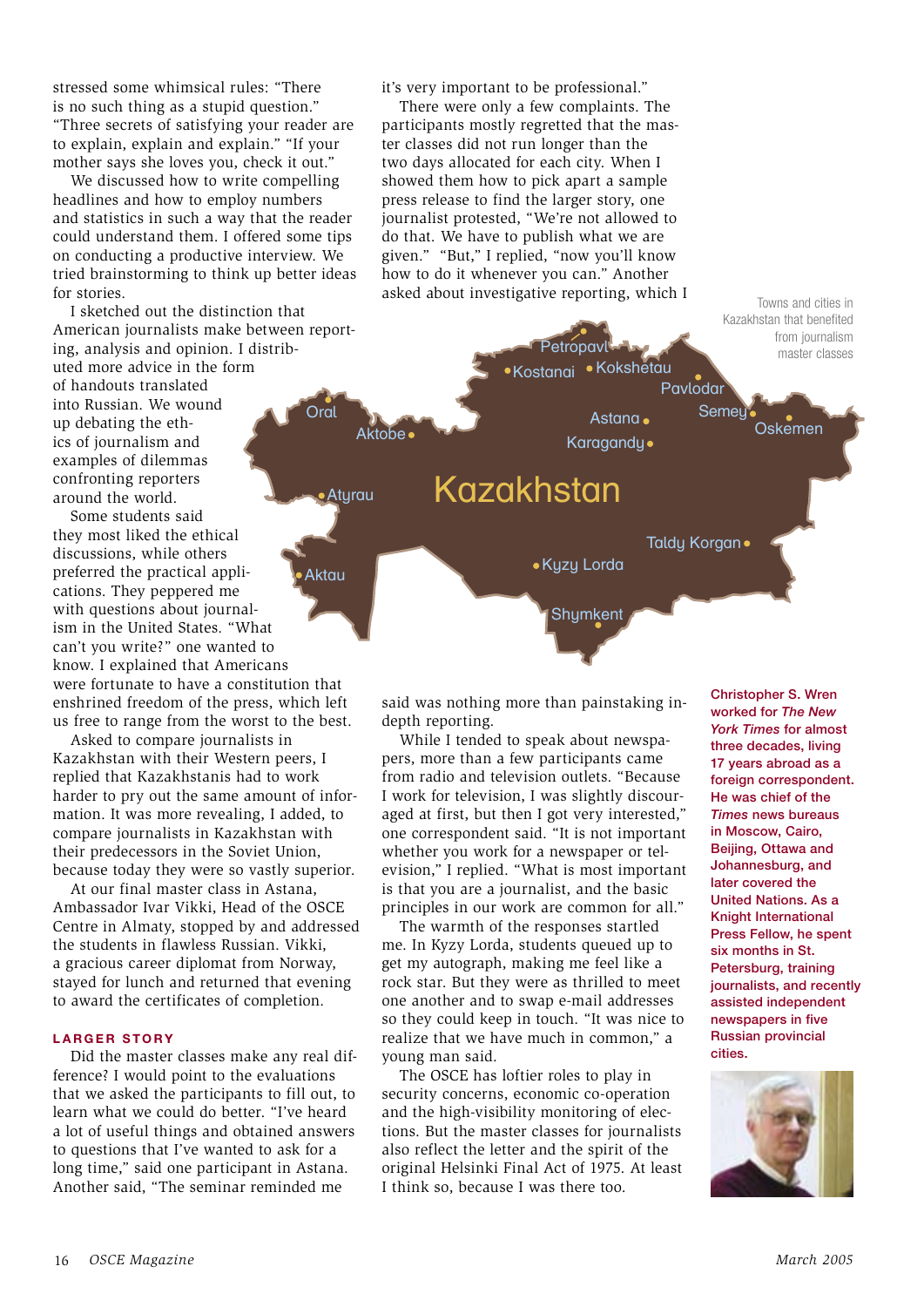

### Learning from Poland.

### Polish media professionals share expertise

More than 350 junior journalists, aged 18 to 25. completed one of the 15 master classes held all across Kazakhstan in 2004. The hest 15 participants from the regions were sent on a two-week professional internship in Poland, where they toured newsrooms and radio and television stations and exchanged views with leading local journalists. The internship programme was made possible through a partnership between the OSCE Centre in Almaty and the Polish-Czech-Slovak Solidarity Foundation, with the assistance of the Polish Embassy in Kazakhstan.

### Junior journalists in Atyrau realize "unattainable dream"

### **By Iliya Agayev**

here was not a single empty seat at a two-day seminar for budding journalists in Atyrau. known as the "oil capital of Kazakhstan" (Note that my country has many capitals!). Not too many young people are involved in journalism in this western city of 200,000, so the level of attendance was a major achievement in itself. What's more, the seminar organizers managed to draw in iournalism students from the local university. Most of them, including the most senior, have had extremely limited theoretical and even less practical training.



Journalists examine a newspaper with a critical eve.

Thanks to the fairly large media market and the relatively frequent training sessions and seminars in Almaty and Astana, Kazakhstan's old and new capital cities, junior reporters somehow manage to develop their skills and supplement the knowledge acquired at university.

However, for the overwhelming majority of their colleagues in the other regions, participation in events of this kind remains an unattainable dream, and they are forced to make do with what little is on offer locally. Since the most talented regional journalists usually seek work in the capital cities, their young, aspiring colleagues from the provinces often have no one to look up to from whom they can gain experience.

Christopher Wren, our principal trainer, is a journalist with some three decades' worth of experience working under the most varied and difficult conditions. However, skills alone, even the very best, are often not enough to make someone an effective teacher. What is also required is a special talent to enable the trainer to pass on knowledge in a way that is accessible to beginners.

This is exactly where Mr. Wren was at his best. An excellently structured programme, training modules that

took into account the primary needs of neophyte reporters, accessible language, a willingness to answer questions, and finally, practical assignments designed to consolidate the knowledge conveyed - these were the elements that made the seminar so special.

What was particularly important was that the trainer had an excellent understanding of the situation concerning journalism in the post-Soviet environment. Because of his previous work in the old Soviet Union, he was able to compare journalism then and now.

I believe it is fair to say that the two-day seminar in Atyrau was a notable event in the professional life of the region's up-and-coming journalists like myself.

Iliva Agavev. 22. took part in the pilot master class for vouna journalists organized by the **OSCE** Centre in Almaty in February 2004. He now works for the Epokha weekly newspaper in Almaty.

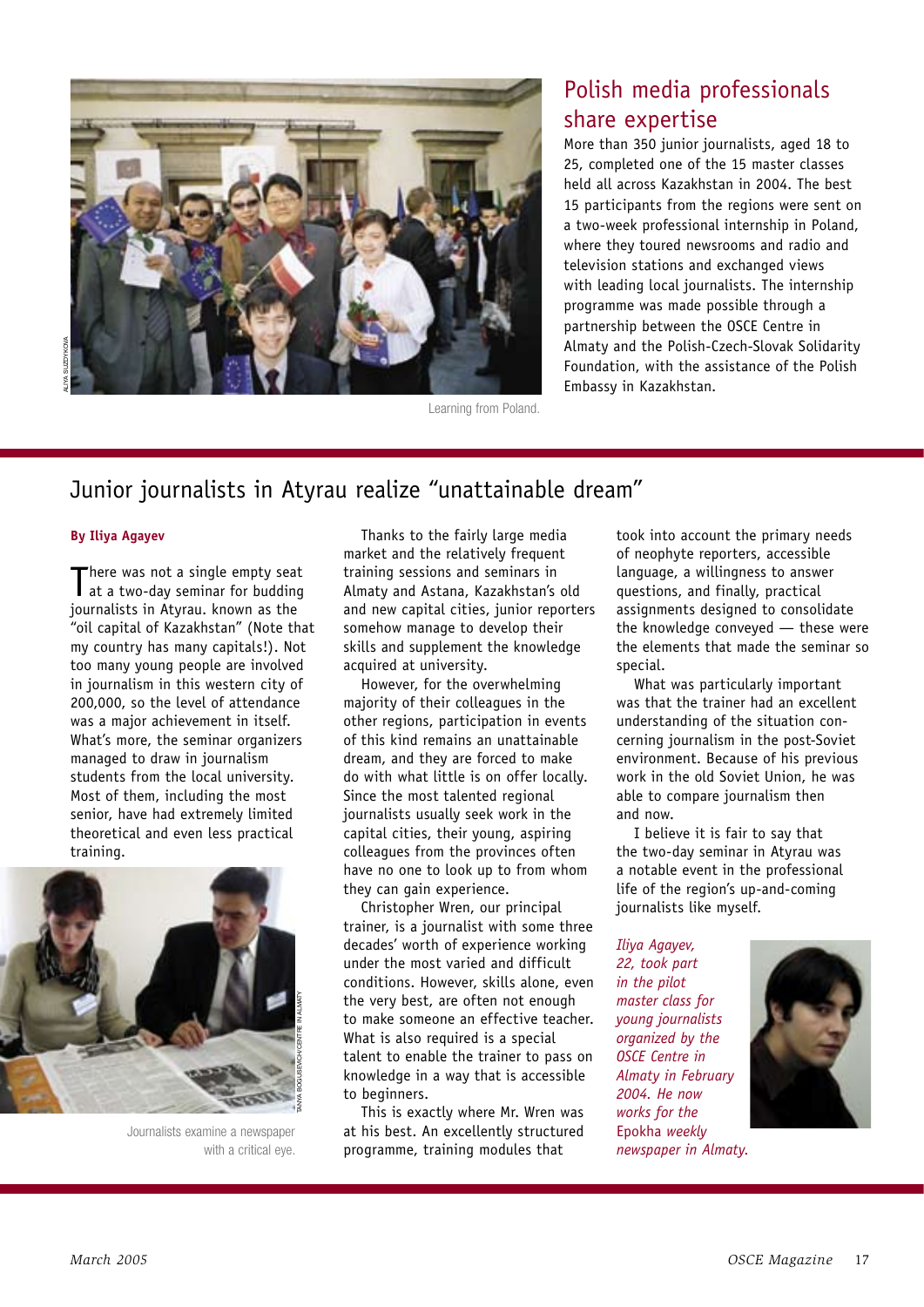## **HELSINKI FINAL ACT** 1975 - 2005

## Thirty years ago in The New York Times

Christopher S. Wren was part of a team of New York Times correspondents who filed detailed and analytical articles from Helsinki over several days in the summer of 1975. They were among the hordes of journalists who descended on the Finnish capital to report on one of the biggest stories of

the post-Second World War period: the historic Conference on Security and Co-operation in Europe and the signing of the "Final Act", a 30,000 word document which is widely considered to have contributed to the end of East-West confrontation and to have provided impetus for democratic change that led to the end of the Cold War. Following are excerpts from Mr. Wren's human-interest news coverage, reproduced with his permission.

### Helsinki greets visitors and guards them well.

HELSINKI, July 29 - Stringent security measures intruded on the easy-going pace of this small capital today, as national leaders arrived from throughout Europe and North America for the summit-level conclusion of the 35-nation European Security Conference.

Finland is host to the three-day session, which opens tomorrow, with every nation in Europe except Albania participating, plus the United States and Canada. The meeting brings to a close nearly three years of wideranging negotiations that opened here, and then moved to Geneva.

The largest security operation in Finnish history has been mounted to forestall any difficulty prompted by the gathering of so many leaders.

Helsinki's 1,600-man police force has been augmented by reinforcements summoned from as far away as Lapland above the Arctic Circle. The size of the security force has been estimated at 3,000 to 5,000 men.

The tightest security was thrown around the railway station before Mr. [Leonid I.] Brezhnev's arrival at 2.30 p.m. The stone building was cordoned off and policemen could be seen silhouetted on its roof as the 16-car special train pulled in.

A few shop-windows displayed portraits of visiting leaders and President [Urho] Kekkonen, Stockmann's

lack of tension, was little short of historic.

After an encounter between the Soviet leader. Leonid I. Brezhnev, and President Valéry Giscard d'Estaing of France, a French official disclosed that Mr. Giscard d'Estaing would pay a formal visit to the Soviet Union in mid-October. It is in return for the visit Mr. Brezhnev made to France last December.

Amid all the high-level exchanges, President Urho Kekkonen, who is host for the conference, offered a Finnish variation of the bilateral by inviting [Hungarian] leader] Mr. [Janos] Kadar to join him in a sauna.

### Curtain falls softly at Helsinki parley.

HELSINKI, Aug. 1 - The Conference on Security and Co-operation in Europe ended today with a whisper of



President Tito of Yugoslavia had doffed his vanilla-colored suit for something more somber. But Prime Minister Pierre Elliott Trudeau of Canada bucked the pattern of formality by showing up in a modish tan summer suit with his usual red carnation.

The actual signing took only 17 minutes as Joel Pekuri, the Finn who has been executive secretary of the conference. passed a blue-bound docu-

department store was selling T-shirts embossed with the initials and emblem of the European conference.

(OSCE photo)

### **Behind the scenes, active negotiations.**

HELSINKI, July 30 - In between solemn public pledges to improve East-West relations, the leaders of government assembled here are trading tough language in private on the problems of Europe.

While face-to-face meetings called "bilaterals" in diplomatic parlance do not appear on the formal schedule of the European security conference, they are providing the most substantive exchanges.

This evening, the West German Chancellor Helmut Schmidt conferred for the first time with East German party chief. Erich Honecker, in a meeting that, for all its ment the size of a telephone directory down the long line. There was sustained applause from the delegates in the chamber and a few newsmen peering down from the balcony.

In a rare departure, the Italian Premier, Aldo Moro, after signing his name, added by hand, "and President of the European Economic Community". The gesture resulted from a decision by the nine Common Market countries to note their appearance as a bloc, notwithstanding the Russians' unwillingness to recognize the situation.

President Urho Kekkonen of Finland, in declaring the conference closed, expressed the hope that the document would be "the foundation of and quideline for our future relations and their further development."



Leonid I. Brezhnev, General-Secretary of the Communist

Party of the USSR, signs the Helsinki Final Act on 1 August

1975. Turkey's Prime Minister Suleyman Demirel looks on.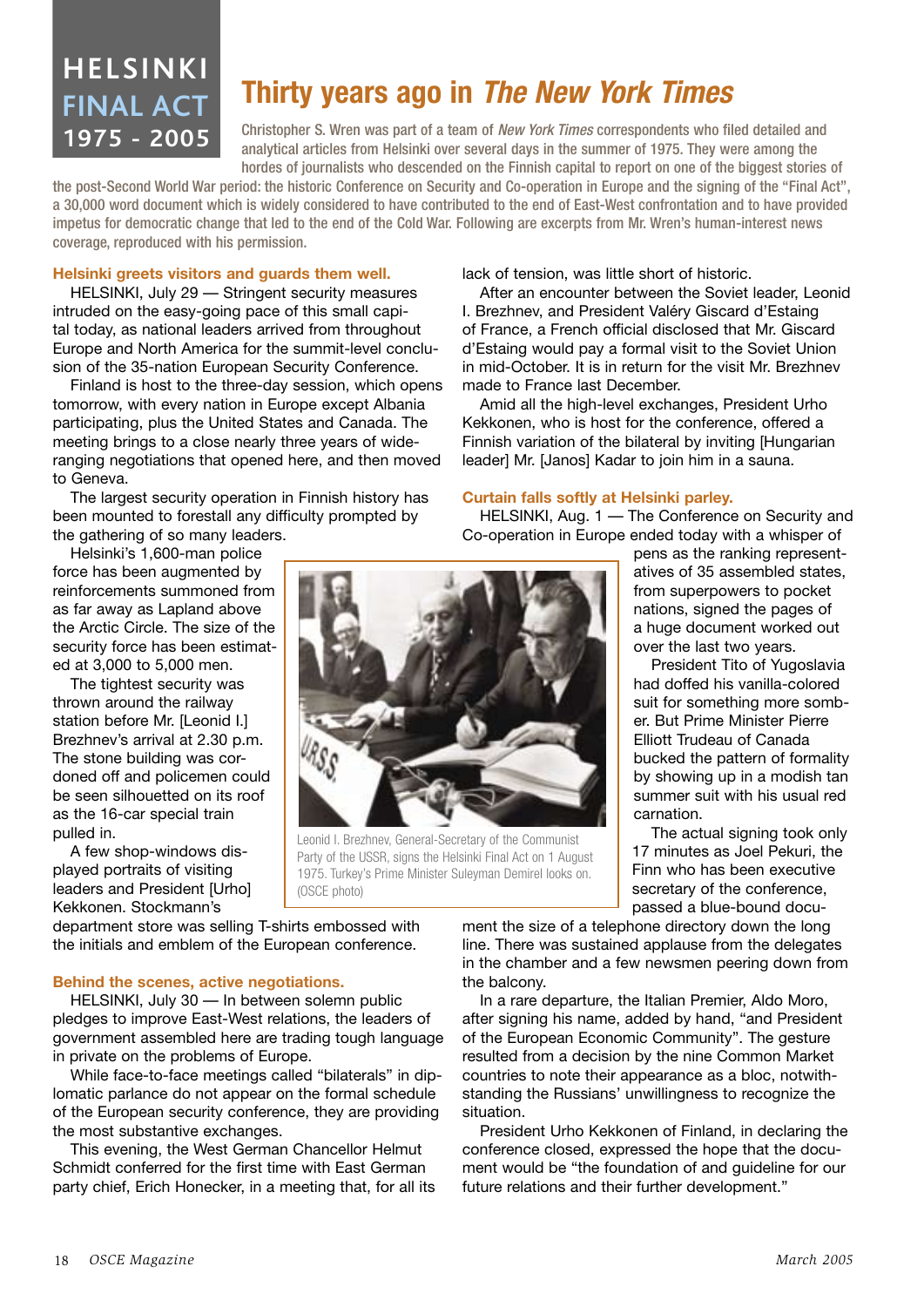

HIGH COMMISSIONER ON NATIONAL MINORITIES

## A Constitution for Europe: Enshrining minority rights

Words can make worlds of difference

At a solemn ceremony in Rome, on 29 October 2004, the Treaty establishing a Constitution for Europe was signed by the Heads of State or Government of 25 European Union member States and three candidate countries. For OSCE High Commissioner on National Minorities. Ambassador Rolf Ekéus, the event was much cause for celebration: A clause on minority rights that had gone missing had now found its way to Article I-2 of the Constitution.

### BY KRZYSZTOF DRZEWICKI

ow did this little-noticed but significant change come about and what is its likely impact?

Earlier, in June 1993, the European Council meeting in Copenhagen had accorded minority rights a prominent position - side by side with the guarantee of human rights. Defining the non-economic standards for the admission of Central and Eastern European countries into the European

Union, the Council specified:

[M]embership requires that the candidate country has achieved stability of institutions guaranteeing democracy, the rule of law. human rights and respect for and protection of minorities. (Emphasis has been added.)

Regrettably, however, there was no mention of a specific "minority clause" in the EU Charter of Fundamental Rights adopted by the European Council in Nice in December 2000. The draft European Constitution. completed on 10 July 2003 by the European Council's Convention on the Future of Europe, was equally silent on the rights of minorities.

What happened to the Copenhagen criteria in the course of the European Union's standard-setting? They were subsumed under Article I-57, Paragraph 1, of the Draft European Constitution, which stipulated that

Austria signs the Treaty establishing the EU Constitution in Rome. 29 October 2004. Photos: ©Furopean Community, 2005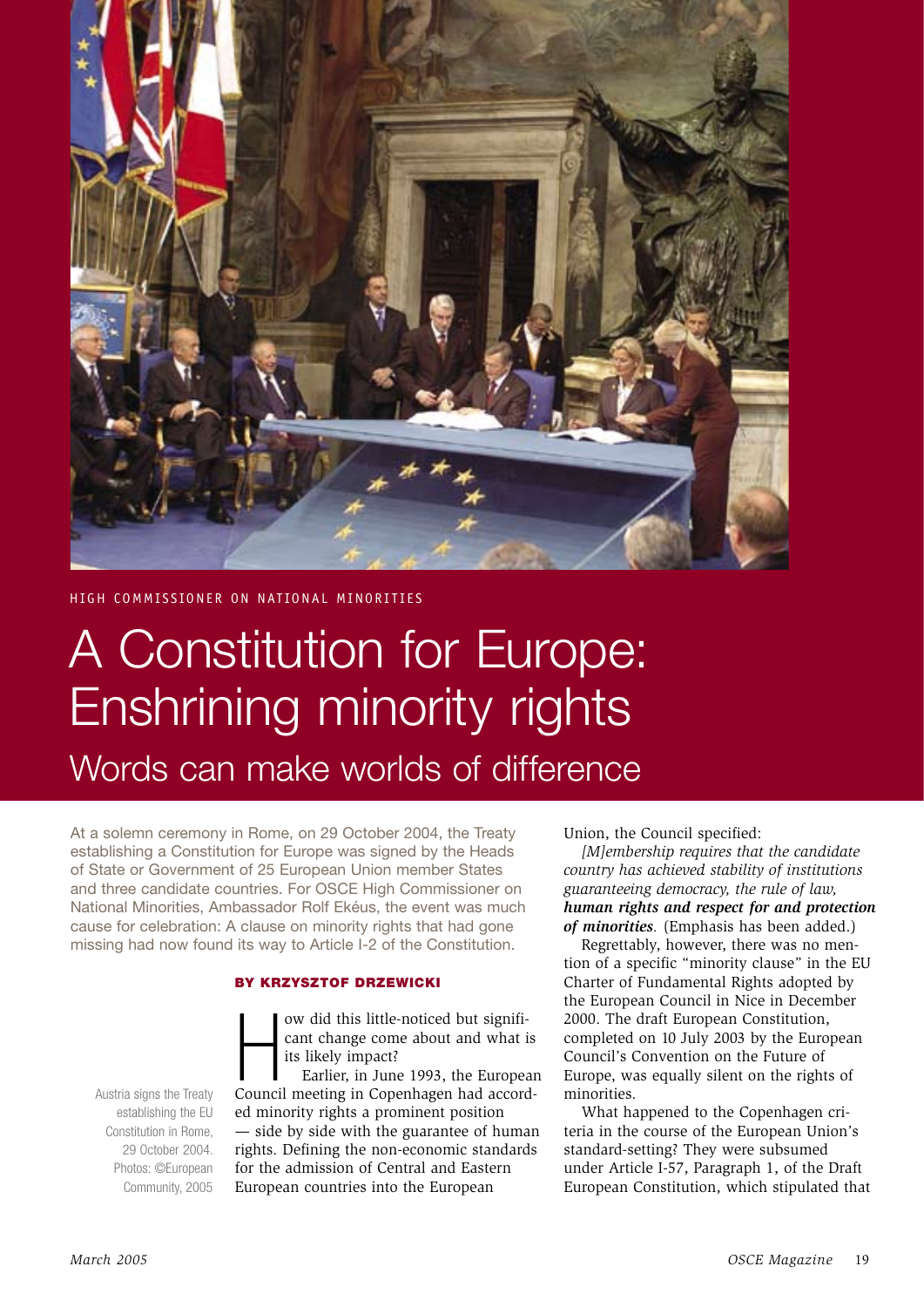the Union's values served to underpin conditions for eligibility for admission:

The Union shall be open to all European States which respect the values referred to in Article I-2, and are committed to promoting them together.

Compared with earlier EU documents, the enumeration of shared values under Article I-2 was an impressive effort to go beyond a mere set of lofty goals:

The Union is founded on the values of respect for human dignity, liberty, democracy, equality, the rule of law and respect for human rights. These values are common to the Member States in a society of pluralism, tolerance, justice, solidarity and non-discrimination.

Nevertheless, the "missing  $link$ " — the omission of the specific passage concerning minorities - was a source of profound disappointment in many international circles.

Was this approach to be construed as a reflection of a new position within the EU - that the protection of national minorities would now disappear from the EU agenda? What happened to the European system of values between 1993 and 2003, and why did the clause concerning minorities vanish from the catalogue of "values ... common to the Member States"?

The formulation in the Draft Constitution conveyed the impression that the minority clause served as a specific requirement only during the accession procedure, and that, after the enlargement, the EU no longer considered it worthwhile to call attention to it.

This interpretation risked weakening the position of the High Commissioner on National Minorities regarding his diplomatic and conflict-prevention efforts within non-EU States. The governments concerned would likely raise the "double-standards" argument; they would be emboldened to comply with minimum standards on the protection of national minorities only selectively and to ignore recommendations aimed at ensuring a higher level of integration of minorities into their societies.

It was this potentially worrying scenario that prompted the High Commissioner on National Minorities to raise the issue publicly. At a conference in Copenhagen on 5 November 2002, he stated unequivocally:

... standards on which the Copenhagen criteria are based should be universally applicable within and throughout the EU, in which case they should be equally  $-$  and  $consistently$  - applied to all Member States. Otherwise, the relationships between the existing and aspiring EU Member States would be unbalanced in terms of applicable standards

One could argue, of course, that the rights of minorities are intrinsic to the concept and notion of human rights as a whole. However, the fact is that the Copenhagen European Council had made a conscious decision to single out the protection of minorities for special attention. Within the ambit of his responsibilities, it was incumbent upon the High Commissioner to do his utmost to ensure that the Draft Constitution placed the

### The route to the Constitution

On 1 May 2004, 10 new countries joined the European Union: Cyprus, the Czech Republic, Estonia, Hungary, Latvia, Lithuania, Malta, Poland, the Slovak Republic and Slovenia.

Six months later, on 29 October 2004, representatives of the enlarged European Union - comprising some 450 million people, or 7.2 per cent of the world's population signed the Treaty and Final Act establishing a Constitution for Europe in Rome's Campidoglio, in the Sala Degli Orazi e Curiazi. It was the same room in which the six original Member States - France, Germany, Italy, the Netherlands, Belgium and Luxembourg - had signed the Treaty establishing the European Community in 1957.

The candidate countries Bulgaria, Romania and Turkey signed the Final Act. Croatia, which had not participated in the European Convention's 16-month intensive work, did not sign the Final Act but attended as an observer.

The Treaty establishing a Constitution for Europe needs to

be ratified by all 25 member States of the enlarged Union. The deadline is end of October 2006. The national



parliaments of Hungary, Lithuania and Slovenia have already ratified the EU Constitution, with the Belgian and German parliaments following suit in May.

In some countries, ratification is subject to a referendum. Spain's voters said a firm "yes" on 20 February. France, Germany, Luxembourg and the Netherlands are due to hold referenda in the first half of 2005, and Portugal possibly in December. Dates have yet to be set in the Czech Republic, Denmark, Ireland, Portugal, Poland and the United Kingdom.

Sources: EU Observer and CIDEL Project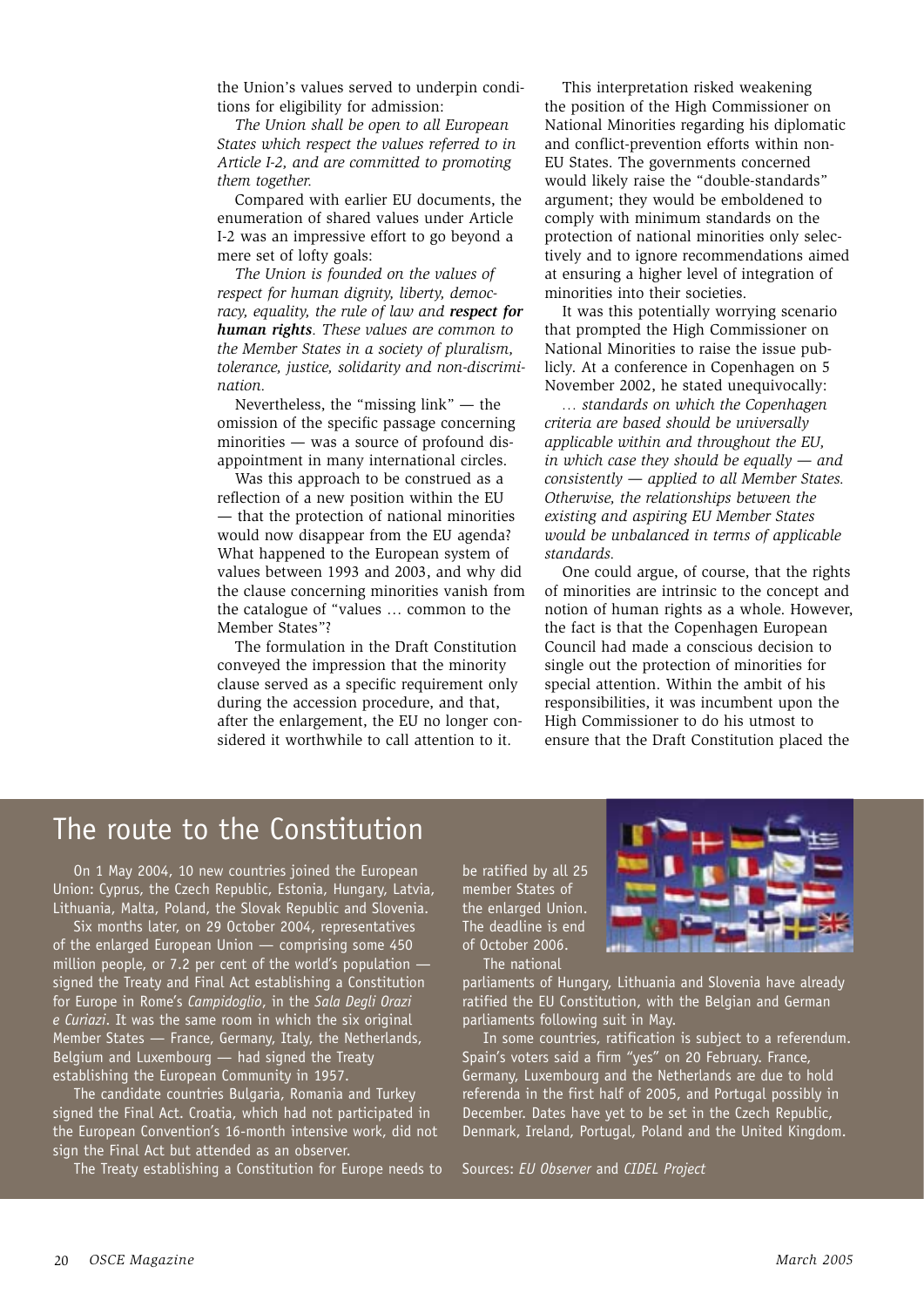rights of minorities in sharper relief.

In the High Commissioner's view, the EU, in order to steer clear of accusations of failing to be even-handed, should adopt and apply its minority-related standards equally - extending them to candidate countries as well as to members.

Furthermore, the High Commissioner believed that the EU Constitution should include a clause on minority rights that would have an impact far beyond the EU itself and its members. It is generally agreed, after all, that a number of OSCE participating States will most likely not become EU members in the near future  $-$  or perhaps never will. With this in mind, an explicit minority clause would also serve to promote the application of EU values and standards in non-EU countries through trade and policies and the like. This made it even more imperative to have a legal stipulation setting out a single, consistent system of values and standards.

It was against this background that the OSCE High Commissioner on National Minorities took formal steps to turn to the Irish Foreign Minister under the EU presidency. In his letter of 14 January 2004, the High Commissioner advocated continuation of the validity of the Copenhagen political criteria for EU membership, proposing two alternative amendments to the Draft Constitution that would restore an explicit clause on the rights of minorities.

He proposed that Article I-2, outlining "The Union's values" be supplemented, following the words "respect for human rights" with either "including minority rights" or "including the rights of persons belonging to minorities"

The latter option was proposed to avoid any potential arguments that could arise from a collective reference to "minority rights". Similar proposals for the inclusion of a clause on minorities were also submitted by the Governments of Hungary and Romania.

The High Commissioner's proposal reflected a commendable improvement to the original formulation of the Copenhagen criteria. Whereas in Copenhagen, "democracy, the rule of law, human rights and respect for and protection of minorities", had been enumerated separately, the latest language recommended inserting "the rights of persons belonging to minorities" as an integral part of human rights (note the word "includ $ing$ ").

This solution restores an adequate balance to Article I-2 by conveying a proper

### Treaty and Constitution

The European

Constitution is both a treaty subject to the rules of international law and a constitution. in that it contains elements of a constitutional nature. Consisting of four parts, the document:



· defines the European

Union and its values, objectives, responsibilities, decision-making procedures and institutions:

• incorporates the Charter on fundamental rights;

• describes the policy and actions of the European Union; and

• contains the final clauses, including the procedures for approval and a possible revision of the Constitution.

understanding that the rights of persons belonging to minorities are merely a *lex specialis*  $-$  a special regulation  $-$  of the international law on human rights as a whole.

It came as a pleasant surprise to the High Commissioner and to other concerned parties that at their meeting in Brussels on 18 June 2004, Heads of State and Government placed their stamp of approval on the texts of a number of modified provisions of the Draft Constitution for Europe, which they subsequently signed on 29 October 2004.

Among the amended provisions  $-$  highlighted below  $-$  was the reformulated Article I-2:

The Union is founded on the values of respect for human dignity, liberty, democracy, equality, the rule of law and respect for human rights, including the rights of persons belonging to minorities. These values are common to the Member States in a society in which pluralism, non-discrimination, tolerance, justice, solidarity and equality between women and men prevail.

The fruitful dialogue between the High Commissioner and the European Union on the "human dimension" of the Constitution for Europe is a reminder of the wisdom of ancient Roman legal tradition, in which values cannot be separated from instruments for their implementation. Indeed, the minority clause brings us closer to the Roman maxim, *Ubi jus, ibi remedium*. ("Where there is a right, there is a remedy.")

No less important, the integration of the clause within the European Constitution creates a climate more conducive to synergy between the High Commissioner and the European Union. And it increases the chances that the issue of national minorities will not disappear from the EU's radar screen.

Krzysztof Drzewicki is Senior Legal Adviser in the Office of the OSCE High Commissioner on National Minorities in The Hague. Earlier, he was a professor of international law at the University of Gdansk, Poland. He has written extensively on the international protection of human rights.

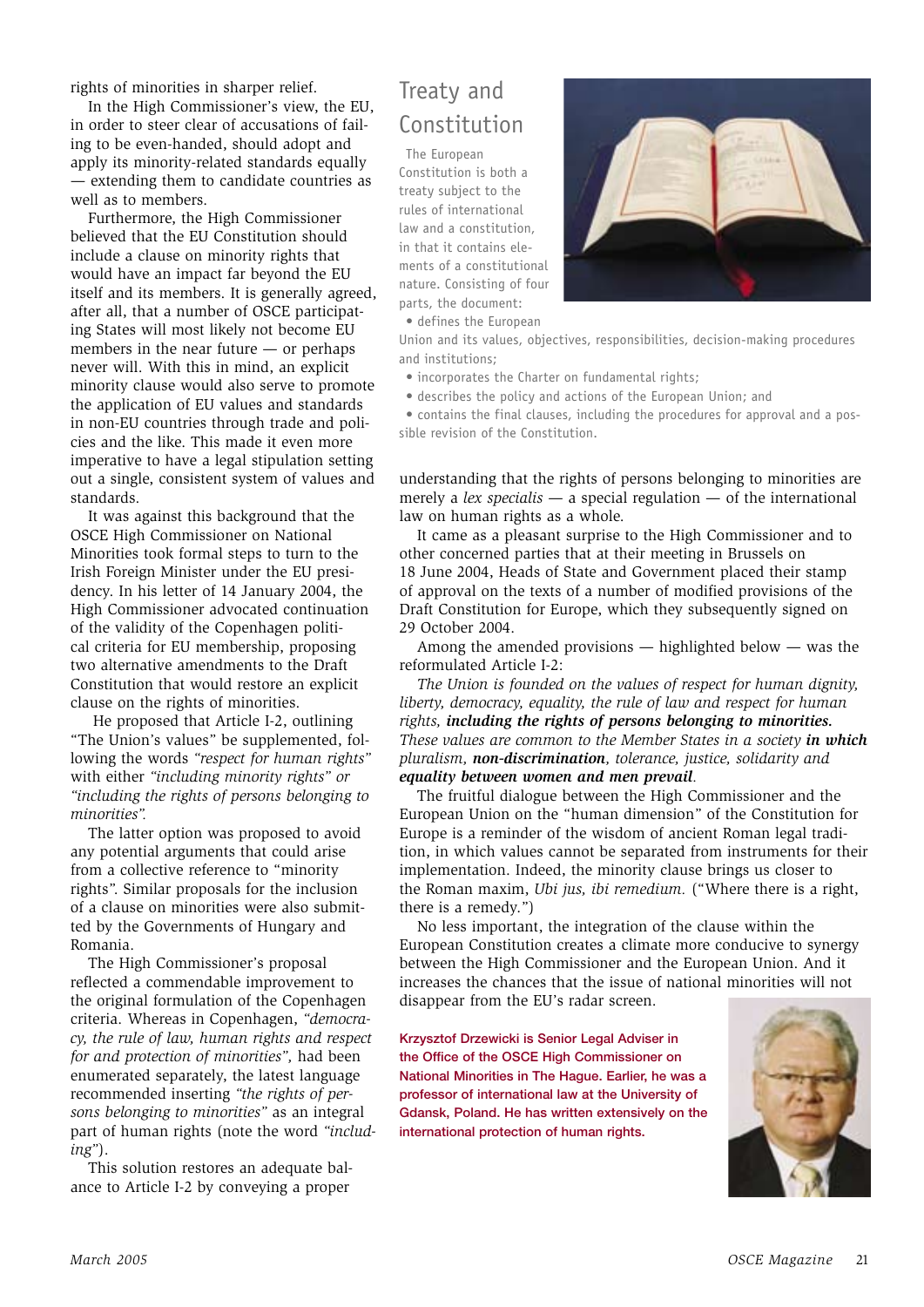

## **APPOINTMENTS**



Ibrahim Djikic, a senior diplomat and lawyer from Mostar, Bosnia and Herzegovina, has been appointed Head of Centre in Ashqabad. He succeeds Ambassador Paraschiva Badescu from Romania, who started a new assignment as Head of the Podgorica Office of the OSCE Mission to Serbia and Montenegro on 19 January.

"Heading the OSCE's peace-building efforts in Turkmenistan is a great challenge for any diplomat," Ambassador Djikic said on assuming his post on 27 January. "The Centre in Ashqabad has been plaving an important role in assisting the host country to implement OSCE principles and commitments. I look forward to enhancing the dialoque even further, for the benefit of the people and the region."

Ambassador Djikic held various high-level Foreign Ministry responsibilities in the service of the former Socialist Federal Republic of Yugoslavia and of Bosnia and Herzegovina, including assignments in Moscow, Brazzaville and Tunis, After Bosnia and Herzegovina's independence, he became his country's first ambassador to the Russian Federation.

He also worked as Assistant to the President of SOUR Radio and Television in Sarajevo, where his main task was international relations.



Miroslav Jenca from Slovakia was appointed Head of the OSCE Centre in Tashkent on 1 February, succeeding Ambassador Ahmet Kamil Erozan of Turkey.

"The Centre's priority will be to deepen mutual understanding and to strengthen co-operation with Uzbek authorities on the continued implementation of shared OSCE values and principles." Ambassador Jenca said. "In line with this. I consider the OSCE's outreach policy of utmost importance and will seek to develop activities throughout Uzbekistan."

Prior to his appointment, Ambassador Jenca was Slovakia's Representative to the European Union's Political and Security Committee in Brussels, which monitors international issues within the framework of the Common Foreign and Security Policy and directs the EU's crisis management operations.

From 1998 to 2001, he was Ambassador to Mexico, Columbia and Venezuela, based in Mexico City. His earlier postings were in Dublin, as Counsellor and Chargé d'Affaires, and in Mexico City, as Press Secretary.

Within the Foreign Ministry, Ambassador Jenca served as Deputy Political Director and Director of the department responsible for EU and NATO countries. He was also Head of the Division for Development Co-operation and Trans-border Co-operation, where he was responsible for designing a structure for Slovak Official Development Assistance (ODA) and for drawing up the Slovak Republic's medium-term ODA strategy.

A graduate of the Moscow State Institute of International Relations, he holds a law degree from the Comenius University in Slovakia.



**Pauline Foisy was** appointed Director for Human Resources, starting 1 December 2004. She succeeded Sean Hand, who held the post from January 2001 to September 2004.

Ms. Foisy has had more than 20 years' experience in human resources management, general administration, and training in Australia and Switzerland, Most recently, she was a senior executive at Tupperware Europe, Africa and Middle East. As Director for Human Resources of the International Federation of Red Cross and Red Crescent Societies for more than three years, she was responsible for human resources services for the organization's Geneva headquarters and field operations.

She obtained a master's degree in business administration. specializing in human resources, and completed graduate studies in employment relations at Sydney's University of Technology. Born in Montreal. Canada, Ms. Foisy holds dual Canadian-Australian nationality.